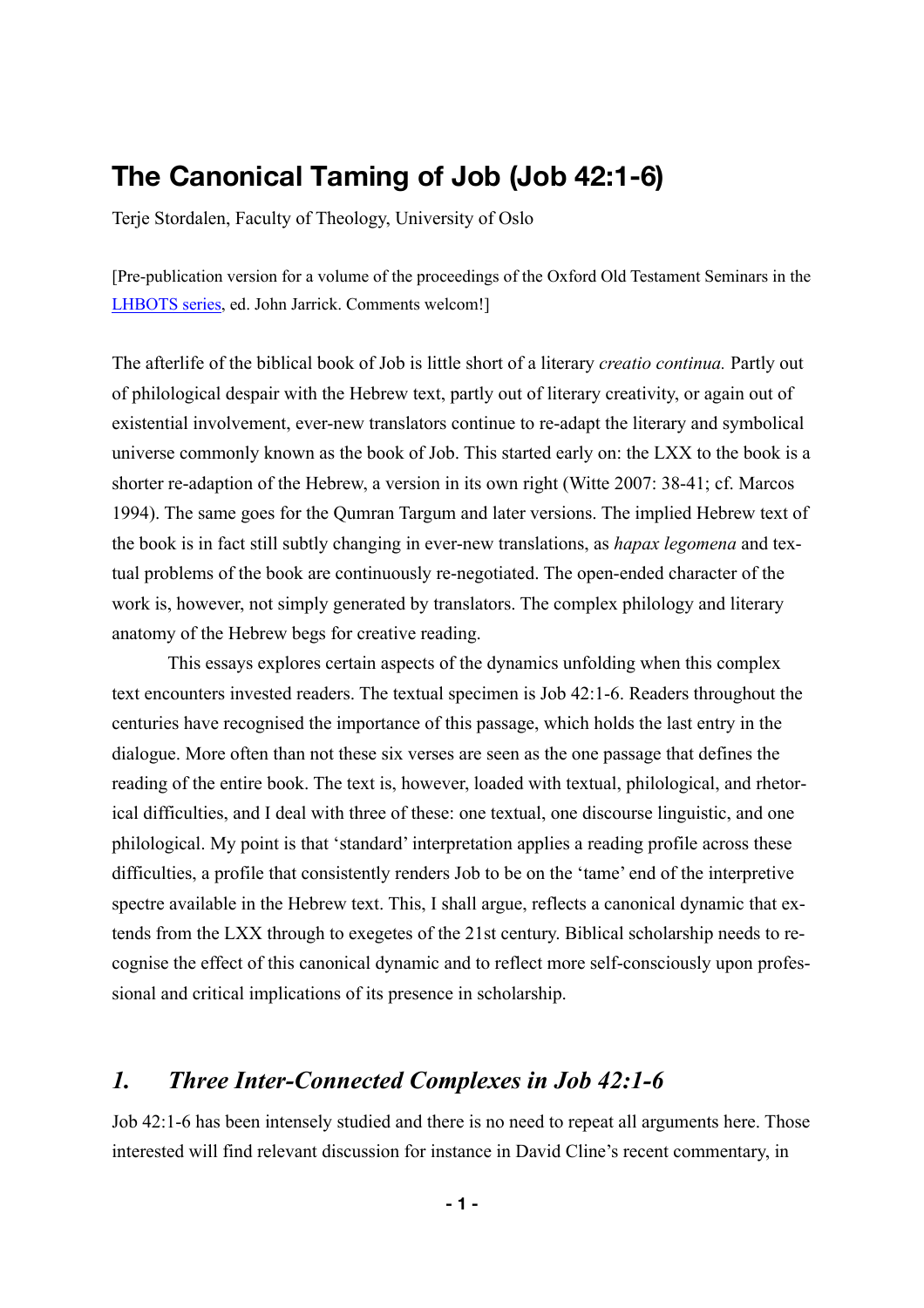Thomas Krüger's essay 'Did Job Repent?', and especially in Ellen van Wolde's article 'The Reversal of Job'.<sup>1</sup> Approaching the three problems in the pericope my first aim is simply to register the range of challenges in the Hebrew text. I start – quite appropriately for this complex passage (and book) – with the end.

## **a) The Philology of Job 42:6**

i) Job 42:6 holds three philological challenges. The first concerns the apparently intransitive verb אַס ְמ ֶא, which would be from either of the assumed roots מאס I 'refuse, reject', or מאס II 'flow, melt'. The LXX, Vulgate, and most interpreters take it to be the first. In that case one would expect a grammatical object, but there is none. So what is it, precisely, that Job 'rejects'? One solution has been to look for implied grammatical objects. The LXX introduced a first person reflexive pronoun: 'I despised myself' (ἐφαύλισα ἐµαυτὸν). This was accepted by the Vulgate and later by the *Lutherbibel* and the Authorised version. It still is the most usual solution in modern translations, found for instance in NRSV. The traditional Targum tackled the problem a little differently, inserting 'my riches' (עותרי) as the despised object. Both are what Ellen van Wolde called text semantic solutions: assuming an implicit object and calculating the closer or the wider literary context to produce a grammatical object.

A second solution, still reading מאס I, is to take ואפר עפר in the second half of the verse as a double duty object for both verbs מאס and נחם. The Masoretic cantillation encourages this solution, which has been more popular with exegetes than with bible translators.<sup>2</sup> This renders the text to mean that Job changes with regard to his situation of dust and ashes, also repudiating these same dust and ashes (whatever they may signify: see below).

Thirdly, a play on a possible double entendre for the two roots מאס seems to be reflected in the Qumran Targum to Job, and possibly in the LXX (Morrow 1986: 212-14). Further along that line, scholars reading the root מאס II 'flow, melt' have heard the text so as to have Job 'melting', as in 'submitting', 'giving in', or perhaps 'resting his legal case'.3

ii) The second problem is the verb נחם, which has a wide semantic range, such as 'to console / be comforted', 'to regret', but also 'to grieve' as we shall see. The standard translation since the Vulgate has been 'to repent (in dust and ashes)' (Dailey 1993: 205). Recent scholarly studies have shown that this translation is untenable (Patrick 1976; Dailey 1993).

<sup>1.</sup> Clines 2011: 1204-24; Krüger 2007a; van Wolde 1994. Also important to our discussion are Patrick 1976; de Boer 1991; Dailey 1993; Morrow 1986; and relevant sections of Good 1990; Strauß 2000.

<sup>2.</sup> Since Patrick 1976, see Good 1990: 376, and documentation in van Wolde 1994: 249.

<sup>3.</sup> As recently Clines 2011: 1205, 07. More on this reading in Morrow 1986: 217f.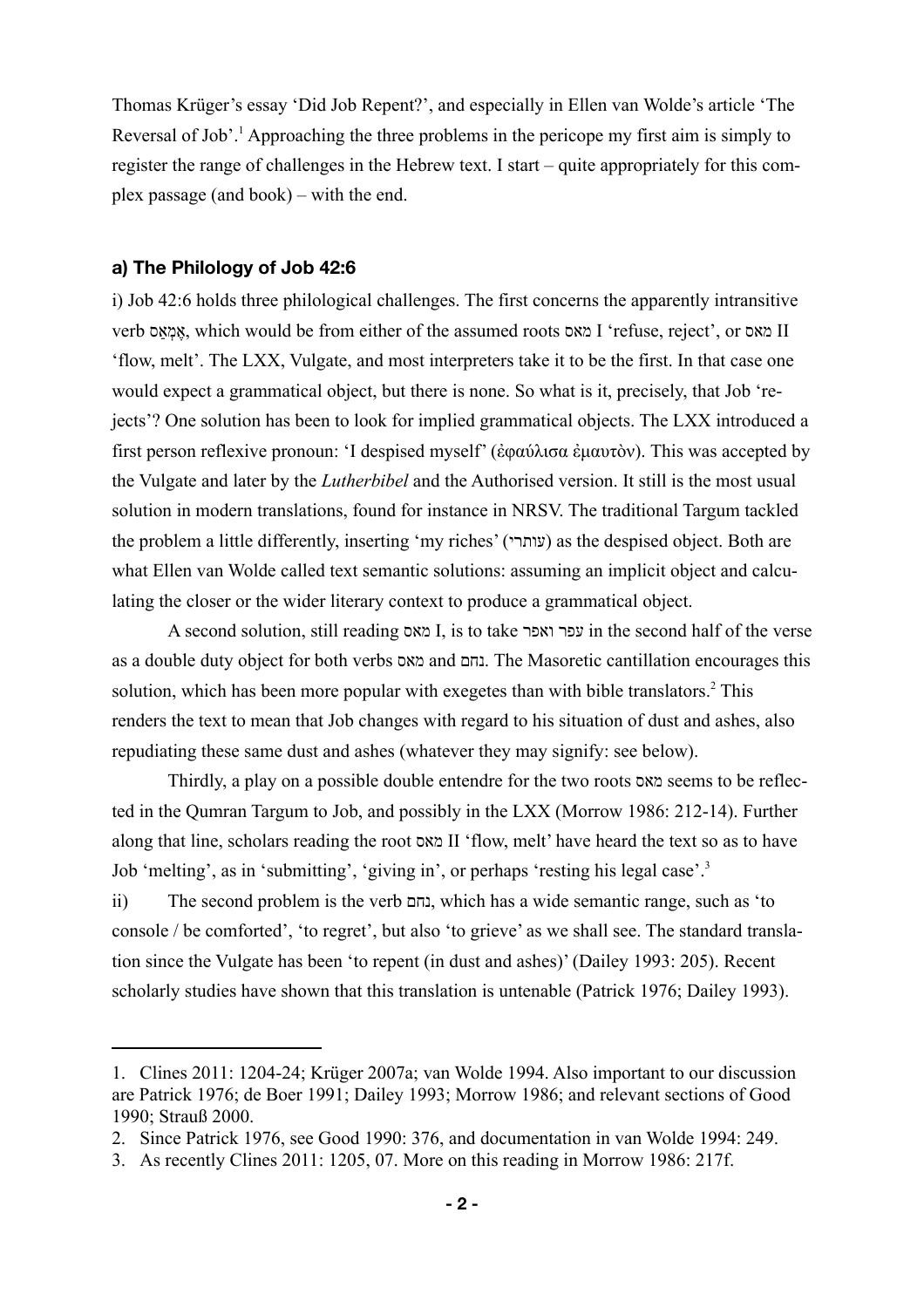The philology and syntax opens for other solutions and already the LXX had translated differently than the Vulgate. It took dust and ashes as symbol for humiliation and rendered the verb based on that: 'I consider myself dust and ashes' (ἥγηµαι δὲ ἐµαυτὸν γῆν καὶ σποδόν). The Targum conceived of dust and ashes as a symbol for death and burial, and hence for the dead: 'I grieve / find consolation over my dead children, [those of] dust and ashes' (אתניחמית .(על בניי דהנון עפר וקטם

iii) The third problem is the rich symbolical potential of the very phrase 'dust and ashes', already reflected above. It could be taken to point metonymically or metaphorically to death, human frailty, humiliation, etc. – and also, with the Targum, to someone exposing these qualities or, with Clines and others, to practices related to death and mourning.

Already these three philological points generate a considerable creative space for the translator and interpreter of the passage, and there is more.

## **b) Discourse Linguistics and Perspective in Job 42:3-5**

A reading of Job 42:1-6 must deal with three potential quotations in this passage.<sup>4</sup> First, verse 3a is almost identical to 38:2, spoken in the mouth of YHWH.<sup>5</sup> Secondly, a phrase in verse 4b is identical to a sequence a little later in that same divine speech.<sup>6</sup> Thirdly the sequence שׁמַע־לי החרש ואנכי in verse 3a closely resembles Elihu's utterance in 33:31, שמע־לי החרש ואנכי אַדַּבֵּר אֲדָּבֵּר. What is the nature of these repetitions: are they glosses to be dismissed, are they happenstance similarities, or common rhetorical figures? If indeed they have some quality of quotation, what are their rhetorical force: are they sincere, ironic, adversative, or other? And further, as quotations, how do they contribute to formulating the point of view from which propositions of the remainder of the discourse are spoken?

Ellen van Wolde (1994: 228-34) made the guild a great service when offering a discourse linguistic analysis to these verses. She describes biblical Hebrew semantics as 'text semantics': the semantic potential of individual lexemes is often wide, and the actual sense invested in each case is define by way of context. Hence, the semantics of Job 42:1-6 must to a large extent rely on a calculation of the context, and indeed of the book at large. Among several striking findings in her essay, van Wolde is able to coin analytically the question of what may be the point of view for different parts of the passage. For instance, Job might be quoting God's view of Job without Job himself assuming that perspective. Van Wolde also implicitly raises the question of mode. If indeed Job quotes God (or Elihu, which van Wolde does not

<sup>4.</sup> Most scholars discuss only two quotations, but cf. Gordis 1978: 492.

<sup>5.</sup> There is one extra word in 38:2; ין ִלּ ִמ ְב,') words' [without knowledge]).

<sup>6.</sup>  $\frac{1}{2}$ הוֹדִיעֲנִי second speech in 40:7.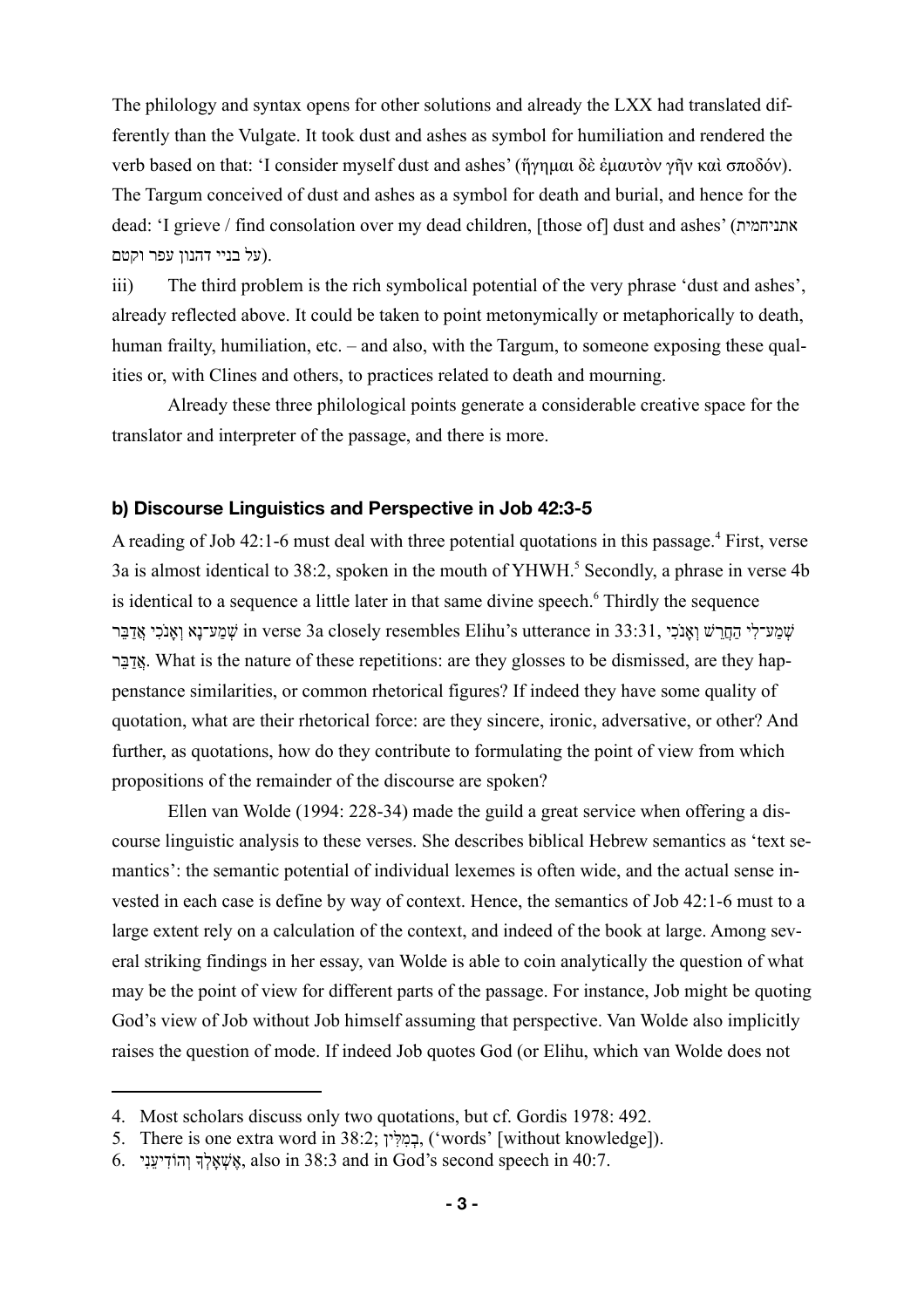discuss), he might do so with either consent or contempt. This opens a question that van Wolde does not explore: whose point of view is expressed in verse 3b, and in what mode? Does this line render Job's sincere and newly won evaluation of himself (the traditional view, which van Wolde seems to accept), or is it rather a continuation of the divine quote, thus representing Job's summary of how God sees Job (while Job himself might take exception)?

## **c) The Hebrew Text of Job 42:2a**

Judging from standard exegetical literature, the last of my three problems initially looks like a non-issue. There is a *Kethib / Qere* discrepancy in the first word of Job's utterance in 42:2. The *Kethib* has a second person singular verb: '*You [God] know* that you [God] can do anything, ….' The Masoretes noted a first person verb in the *Qere*: '*I [Job] know* that you [God] can do anything…' Most ancient versions followed *Qere* at this point: the LXX ( Ziegler 1982: 408), other early Greek versions, the Vulgate as well as the Old Latin (Latin Bible 2002; Sabatier 1749: 907), most of the medieval Targums,<sup>7</sup> and the Peshitta (Rignell 1982: 54). This reading was taken up by vernacular bibles like the Wycliff's Bible (late 14th century), the *Lutherbibel* (1545) and King James Authorised Version (1611).

Many modern scholars follow the versions without much discussion. Others point to the grammar of Gesenius-Kautsch and find a defectively written first person verb,<sup>8</sup> so that the *Kethib* has the same form as the *Qere*. I found only three scholars discussing the *Kethib* seriously as an alternative. Hans Strauß (2000: 347f) discussed the possibility but in the end translated with *Qere*. Ellen van Wolde (1994: 229) claimed that both readings were preserved in order to enhance a multi-vocality in the passage. Gerald Janzen (1985: 251f) assumed the *Kethib* was the older text, but took it to express the same sense as *Qere,* only more emphatically. To my mind none of this is really tenable, and neither is the majority position to follow the versions, as I will shortly argue.

## *2. Another Reading of Job 42:1-6*

Interpreters like Morrow (1986: 211f), van Wolde (1994: 247 et passim), Newsom (1996: 627, 629 n 2), Good (1990: 377 et passim), and Krüger (2007a: 219f) all argue that Job 42:1-6 is so complex, one must respect the possibility of plural readings. I fully agree, and my account of the rhetorical framing of such plurality would be to anchor it in a view of the

<sup>7.</sup> Stec 1971, 304\* notes that the Antwerp polyglot follows the *Kethib.*

<sup>8.</sup> Gesenius and Kautzsch 1991, §44i. Only two of its many references seem, however, to concern a defective 1p sg perfect.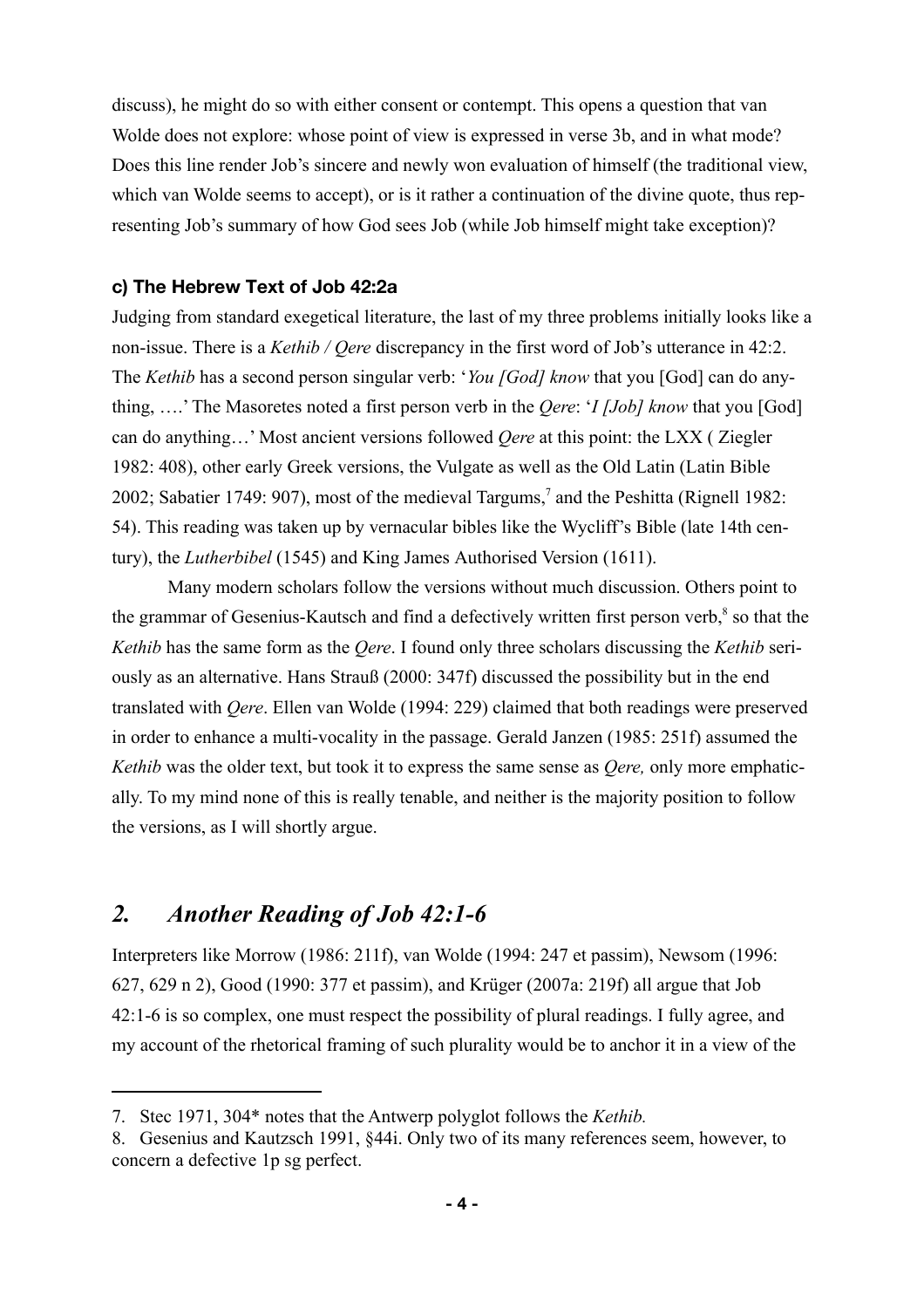book as a dialogical work where different voices are liable to present opposing propositions – and sometimes more than one sense for each voice in the book (Stordalen 2006). It seems to me that the reader may have to keep in mind alternative calculations of this literary universe based on alternative, plausible, readings of key passages. Indeed, reading this book seems to consist of calculating the literary impact of such continued interaction. In the following I suggest a reading that I hold to be plausible, and preferable to several existing reading options. For now, however, my main point is that this plausible reading seems by and large to have been overlooked. There seems to have been a dynamic that profiled most receptions of this passage – modern as well as ancient ones. This time we start from the beginning.

## **a) 'You Know' in 42:2a**

It seems very unlikely that the *Kethib* ידעת in Job 42:2a could in fact be a defectively written first person perfect. The consonant formation ידעת occurs 98 times in Hebrew text in Leningradensis.<sup>9</sup> Most of these are qal perfect second person forms, a few are qal participles. Leaving out Job 42:2, only Ps. 140:3 seems to have been read as a first person singular perfect, and here the missing *yod* clearly is an error in L, as seen in BHS. Conversely, there are 98 instances of first person singular perfects of ידע in the Hebrew text of the Masoretic bible, and not one of them is written defectively. Eleven of these are in the book of Job.<sup>10</sup> Out of 55 instances in Judean Desert biblical scrolls currently read to document a first person singular perfect of ידע, all but one follow the same pattern. This one instance (4Q115) renders the *Aramaic* Daniel 4:6, which has the same consonant formation also in the Aramaic of L.<sup>11</sup> So in biblical *Hebrew* a defectively noted first person perfect is not positively attested to this verb outside the verse in question.

This seems to conform to a phonetic pattern in biblical Hebrew: out of 250 instances of a third *'ayin* verbs in 1 person perfect (any stem), not a single case has a defectively written 'i' at the end. Correspondingly, out of 78 instances of a third *'ayin* root in any form followed only by a *taw*, not a single instance features any defectively written vowel after the *taw,* save for the expected second person singular perfect forms. Although the material is scant, the impression is that the sequence *'ayin – taw* did not invite subsequent defectively written vowels in biblical Hebrew.

<sup>9.</sup> All statistics rely upon Accordance software. The biblical text is Hebrew Bible 2010.

<sup>10.</sup> Job 9:2.28; 10:13; 13:2.18; 19:25, 21:27; 23:3; 29:16; 30:23; 32:22.

<sup>11.</sup> Data from the Accordance module Abegg et al. 2009.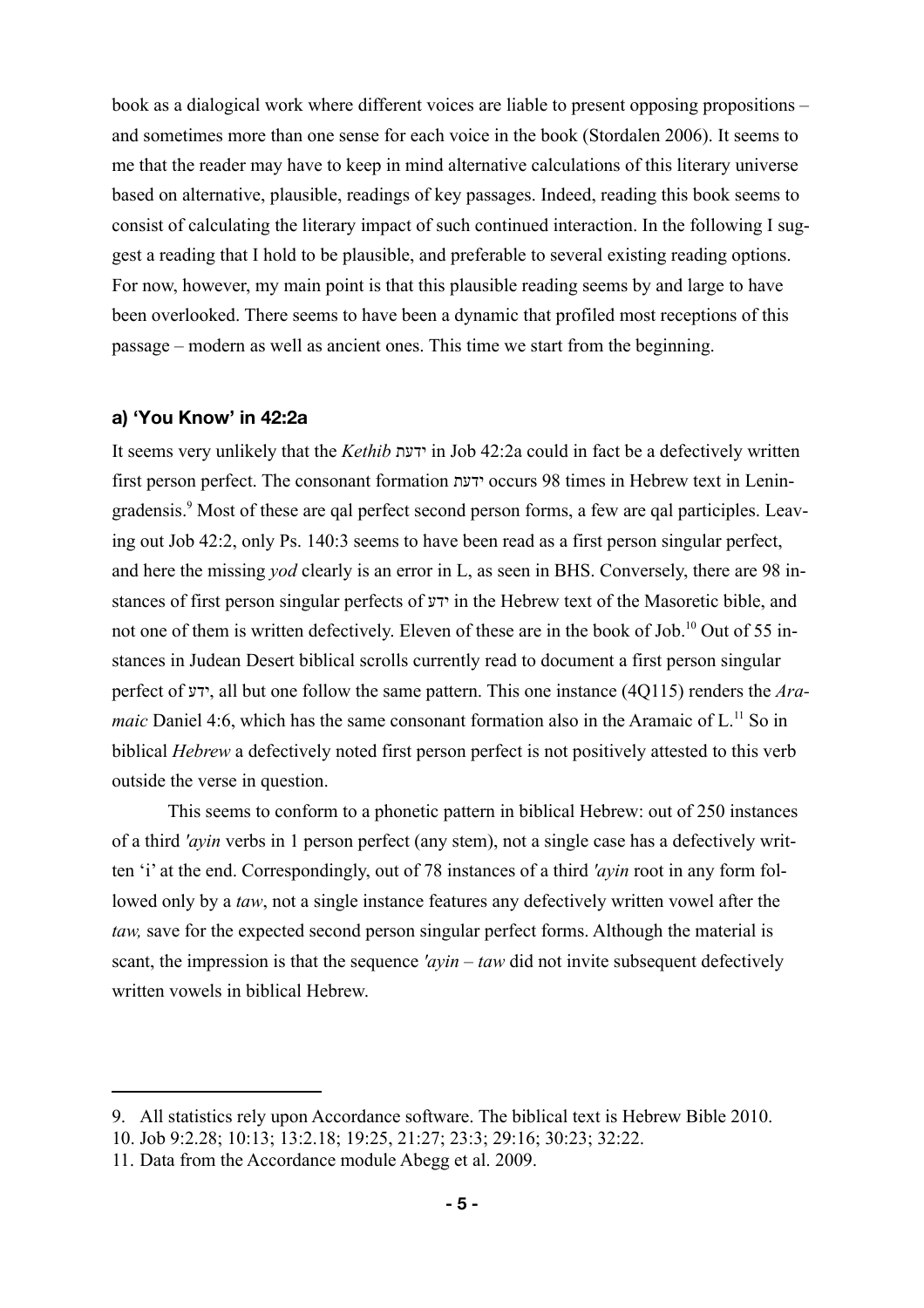Turning to Judean Desert non-biblical scrolls, the consonant formation ידעת occurs 14 times.<sup>12</sup> Out of these, eight are evidently second person perfects, and they are distributed in Hebrew as well as Aramaic text.<sup>13</sup> Six instances *may* be first person perfect forms, and thy are all in Aramaic text.14 This indicates that in biblical Hebrew the formation ידעת is second person singular perfect only, while in Aramaic it may be either first or second person singular perfect. (Dan. 4:6 and 5:22 shows it would be impossible to distinguish between first and second masculine perfect forms in unpointed biblical Aramaic.) It is evident that the Masoretes did in fact read *Kethib* as a second person verb, which is why they noted their correction. Consequently, I think the possibility of a defectively written first person form in the Hebrew text to Job 42:2a can be ruled out.<sup>15</sup>

In that case we do in fact have a text critical issue. Ellen van Wolde (1994) argues that the Masoretic tradition aimed at preserving both *Kethib* and *Qere* in verse 2. This seems to me to be overstated. The *Qere* was noted to facilitate the *correct* text, while the *Kethib* was preserved not for its semantic but rather its sacred (or historical) qualities. When text was actually read, ritually or otherwise, *Kethib* was not represented. So, we should choose one of the two. And it seems clear to me that the second person verb in *Kethib* must represent the older text. This form is implicitly recognised as the earlier text by the Masoretes. A second person verb *could* be documented in the unpointed Qumran Targum to Job (11Q10 37:3): its unpointed Aramaic is either first or second person, but Targumic tradition remembered a second person reading as late as in the Antwerp polyglot (Stec 1971, 304\*). More importantly, *Kethib* has the more difficult reading, as it collides with the first person imperfect verb in verse 3 and requires a more complex apprehension of the paragraph. Above all, the versions document a widespread preference for a first person form, which of course motivated also the *Qere*. Hence, it seems inconceivable why a second person reading (as in *Kethib*) would emerge later on in the process.

How does the a second person form contribute to reading the pericope? Ellen van Wolde (1994: 230f, 238-42) convincingly argued that the theme of (God's) knowledge and (Job's) ignorance figures prominently in the discourse in verse 2-4. She did not, however, note that Job seems to be subtly opposing this scheme, making the claim that he too has

<sup>12.</sup> Data from the Accordance module Abegg 2009, also using its reference system.

<sup>13.</sup> 1QH(a) 17:30 (Hebrew); 4Q381 f31:5 (Hebrew); 4Q508 f2:5 (Hebrew); 11Q10 3:5; (Aramaic); 11Q10 30:2 (Aramaic); 11Q10 37:3 (Aramaic Targum to Job 42, see more below); 11Q19 55:4; 64:15 (Hebrew).

<sup>14.</sup> 1Q20 6:16 (Aramaic); 4Q 196 f2:1 (Aramaic); 4Q212 f1iii:22 (Aramaic);11Q10 5:7 (Aramaic, text damaged); 11Q10 5:7 (Aramaic, text damaged); 11Q10 14:11 (Aramaic, text damaged).

<sup>15.</sup> Similarly Strauß 2000, 348, but with different argumentation.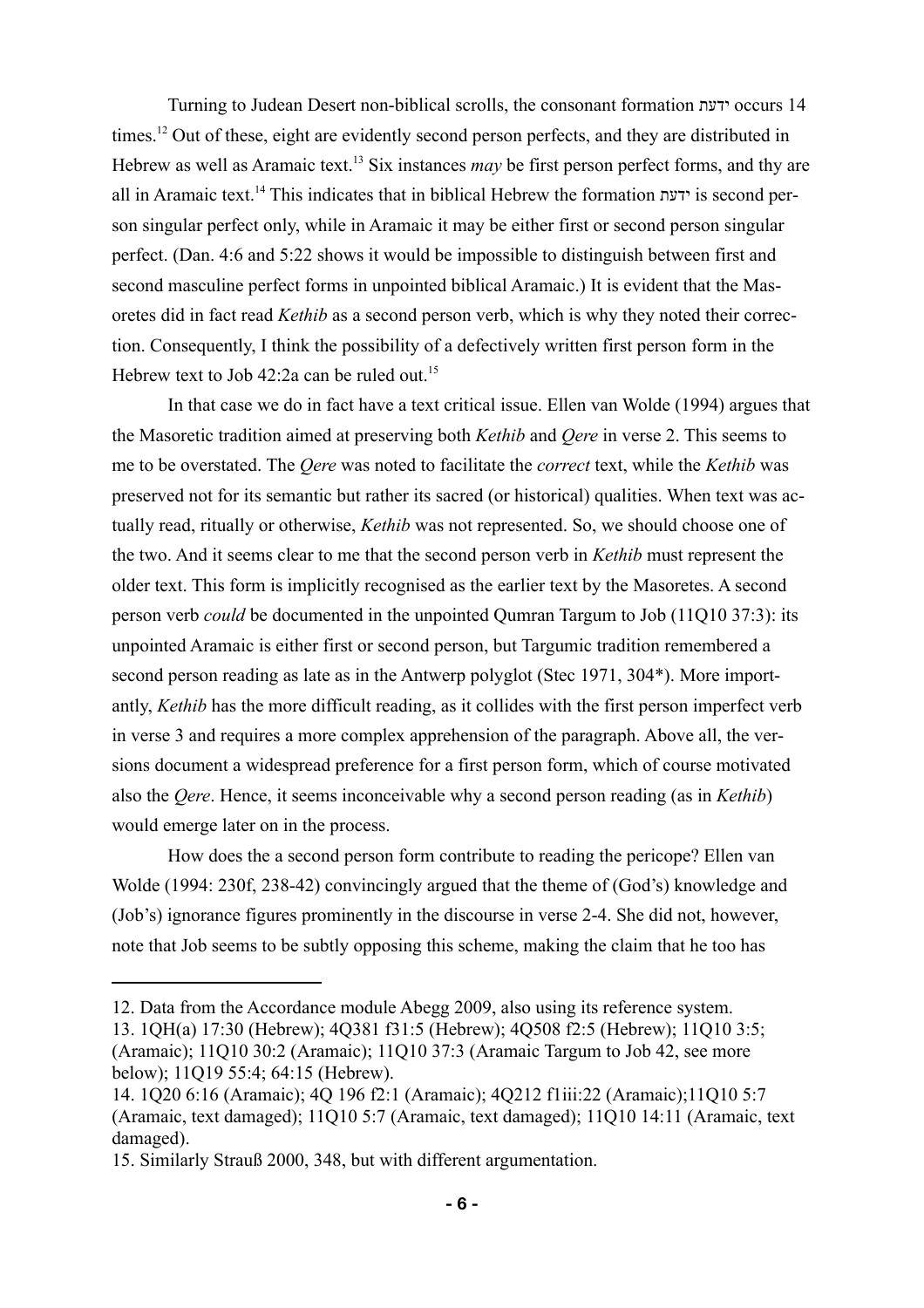knowledge. In verse 5 Job evokes the conventional metaphor of eyes as instruments of understanding (Fyall 2002: 177-79; Westermann 1977: 126). The knowledge he 'sees' would presumably relate to God, since that is what his eyes gaze upon. And by good reason that knowledge about God would somehow relate to the knowledge about God that Job formulated in verse 2. In the *Kethib* Job formulates the insight that YHWH is aware of God's overwhelming power and that this awareness plays into the deity's navigating the cosmos. This perception of the deity is, by the way, not a bad rendition of the gist of the divine speeches in chapters 38 to 41! So, between verses 2 (*Kethib*) and 5 it would seem that Job, rather than taking part in God's discourse on (God's) knowledge and (Job's) misunderstanding, aims to initiate a different discourse, one on (God's) power and (Job's) powerlessness. Therefore, even when finally meeting in person, as it were, Job and his God still seem to be speaking past each other – as they have been doing all the way up to this point. This creates a new space for calculating these verses. The textual matter commonly regarded as a non-issue becomes a key to reading the pericope (and perhaps the book).

#### **b) Perspective and Mode in Job 42:3b (and 42:4f)**

Let us stipulate that 3a and 4b represent Job quoting God's earlier speech in chapter 38, and that in 4a Job is playing on Elihu's earlier words in chapter 33. Whose perspective is then represented in verse 3b, the only part of verses 3-4 not marked as quotation? The answer rests on the perception of the particle ןֵכָל. This lexeme typically occurs in direct speech. It may connect a new rhetorical unit logically to a preceding narrative or discourse (Gen. 4:15; Exod. 6:6; Judg. 8:7, etc.), or it may introduce a logical continuation or intensification within one and the same discourse (Judg. 10:13; 1 Sam. 27:6, cf. van Wolde 1994: 230f). This opens two possibilities. Either Job is speaking in his own voice, representing in plain words his reaction to YHWH's quoted proposals. Alternatively, Job still renders YHWH's point of view, now in the form of a summary of the content of the divine speech that had followed the quote in 3a. Most readers take the first for granted, but it seems to me that requires the *Qere* reading in verse 2. Without that reading, there is hardly any point prior to 42:3 that might indicate that Job should have sympathy with any proposition conventionally claiming the deity's superiority as a reason for Job to stand down. Therefore, when reading with *Kethib* a second person verb in v. 2a, the second alternative in v. 3b seems preferable. Then Job extends the quotation from YHWH with a summary of the argument that had followed the quote. Again, Job's rendition of for instance God's rhetorical questions in chapters 38–39 would in fact be fairly on the mark. Having Job cite God in this way, the author employs what Bakhtin would have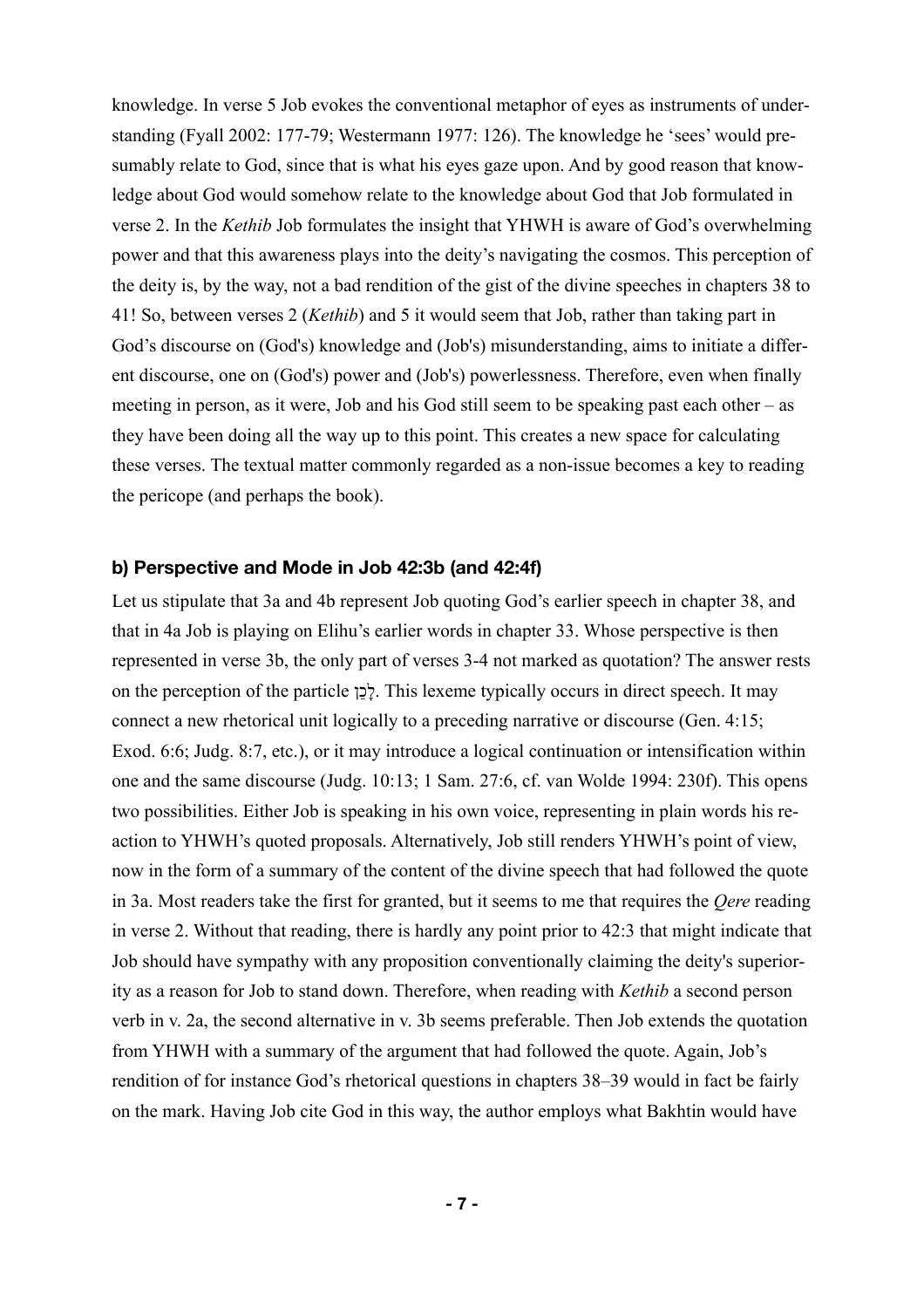called a double voice; the presence of God's voice within Job's voice (Stordalen 2006: 29-33). This opens for the possibility that Job would not immediately embrace God's view of Job.

That possibility is strengthened in verse 4b. Here Job quotes YHWH 's speech as the cue for Job finally to speak in his own voice (verse 5).<sup>16</sup> But originally, of course, God intended that quote ironically: the implication was that Job should shut up. Job now turns God's irony around, and speaks. Equally rhetorically, in 4a Job twists Elihu's words and now throw his pious acclamations *for* the deity back *against* God. So, Job quotes God's primary advocate and God himself in order to break the silence that both had tried to impose upon him, and which Job had originally submitted to in 40:5. This subversive use of originally denigrating speech acts seem to me to indicate anything but submissiveness on Job's behalf. This insight colours my apprehension of the mode of Job's own voice in this pericope as antagonistic.

#### **c) Making Philological Sense of Job 42:6**

The wide semantic range of this verse contributes to widening the space for the literary *creatio continua* going on in the book. My aim here is to give an English rendition that aligns with the view of the non-submissive Job found above. In so doing, I sympathise with David Clines' reading, hoping to press even further along the same lines.

A preliminary issue concerns the stichometry of the verse. Since the reading of the pericope is so closely connected to the *Kethib / Qere* complex in v. 2, I find it unadvisable to take the Masoretic cantillation (presumably siding with *Qere*) as a point of reference. Rather, this would be my stichometry for the verse:

## על כן אמאס ונחמתי על עפר ואפר

If so, the first line is strangely short, and one may sympathise with those who have suggested that something was removed, perhaps a grammatical object. Scholars have suggested an original Hebrew object is reflected in the LXX or the Qumran Targum, but I think Morrow (1986: 212-14) must be correct when dismissing these as text critical evidence. We are left with a first line without a grammatical object, and I will try to make sense of that text.

As for the verb אמאס) qal), two options exist: either to assume an implied grammatical object or to find a non transitive English rendition of either of the two roots מאס. Given the perspective of the non submissive Job, the option chosen by Clines and many before him, could work. They read מאס II, and translate 'I submit' (or similar), meaning 'I rest my legal

<sup>16.</sup> In this analysis I differ from van Wolde 1994: 231, 232f.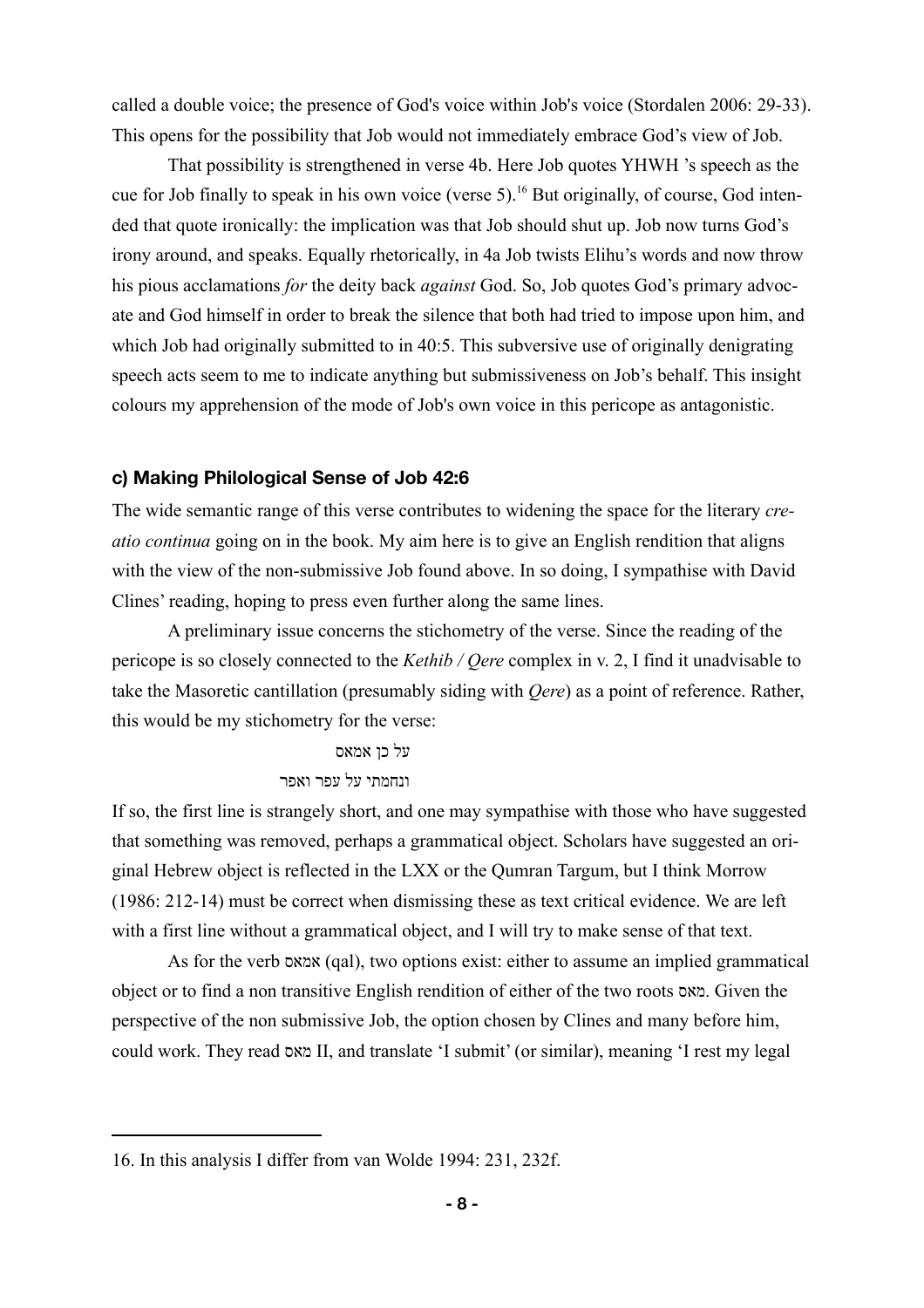case'.17 There is, however, a better solution. If a basic sense of מאס is 'reject', it seems reasonable that the verb could be used in discourse as a rhetorical device with the force something like 'I reject (this discourse)', in other words: 'I have had enough'. The same verb in the same stem seems to be used intransitively with precisely this force in Job 7:16: 'Enough: I do not live forever! // Leave me alone, for my days are but a breathe!'<sup>18</sup> I assume a similar non transitive sense in Job 42:6a, and render אמאס simply as 'enough!' (cf. de Boer 1991: 193).

The verb יהַמְתִּי could be either niphal or piel. Both stems have a wide semantic range related to the conversion of mind: to regret, be sorry, be consoled or comforted. The combination על נחם conventionally denotes what people grieve over, or take comfort for (de Boer 1991: 191f; Janzen 1985: 255f). I take particular interest in a few instances where נחם transcribes practices occurring within a mourning process: neighbours breaking bread (Jer 16:7); family and friends offering gifts (Job 42:11); Pharaoh lamenting his troops (Ezek 32:31).<sup>19</sup> In these cases נחם) in niphal and piel) names practices aimed at shifting mind. These could be performed jointly by mourners and those close to them; in Job 42:11 Job's visitors do נחם *with* Job. This reflects perfectly a moment in ancient Near Eastern and biblical individual mourning habits as described by Gary Anderson (1991). At a point in the process the mourner is exhorted to complete the mourning, leave the world of the dead, and reincorporate himself with the world of the living. A ritual presentation and reception of gifts is part of the completion of this section of the mourning rite.<sup>20</sup> There is no idiom for such an act in modern Western languages. Perhaps a suitable English rendition could be 'to complete one's mourning' with the understood alignment of internal and external aspects of the process and also the expectation of social recognition of and participation in the mourning.

As for the expression עפר ואפָּר ('dust and ashes') its symbolic potential has been thoroughly discussed. It seems to me much of its multivalent potential actually rings through even in the English, and so I do not discuss this here. Let me just say that embedded in its symbolic range are references to mourning rites, like those mentioned in Job 2:11f, where the friends come to comfort (נחם) Job while he is 'in the ashes' (בְּתוֹךְ־הָאֵפֶר) and they take part in mourning rites by throwing dust (עפר) upon their heads.<sup>21</sup>

<sup>17.</sup> Taking אַס ְמ ֶא as a legal utterance: 'I recall / withdraw', apparently first suggested by Pope 1973: 348f.

מַ מָּאָסְתִּי לֹא־לְעֹלַם אֶחָיֵה חֲדַל מְמֵּנִּי כִּי־הֶבֶל יָמֵי.

<sup>19.</sup> Perhaps also Job 7:13, where the bed carries complaint and the couch is for נחם.

<sup>20.</sup> Anderson 1991: 78-82 and esp. 84-87. Similarly de Boer 1991: 192f, on other grounds.

<sup>21.</sup> Similar practices are described in Gen. 18:27; Ezek. 27:30; Job 30:19.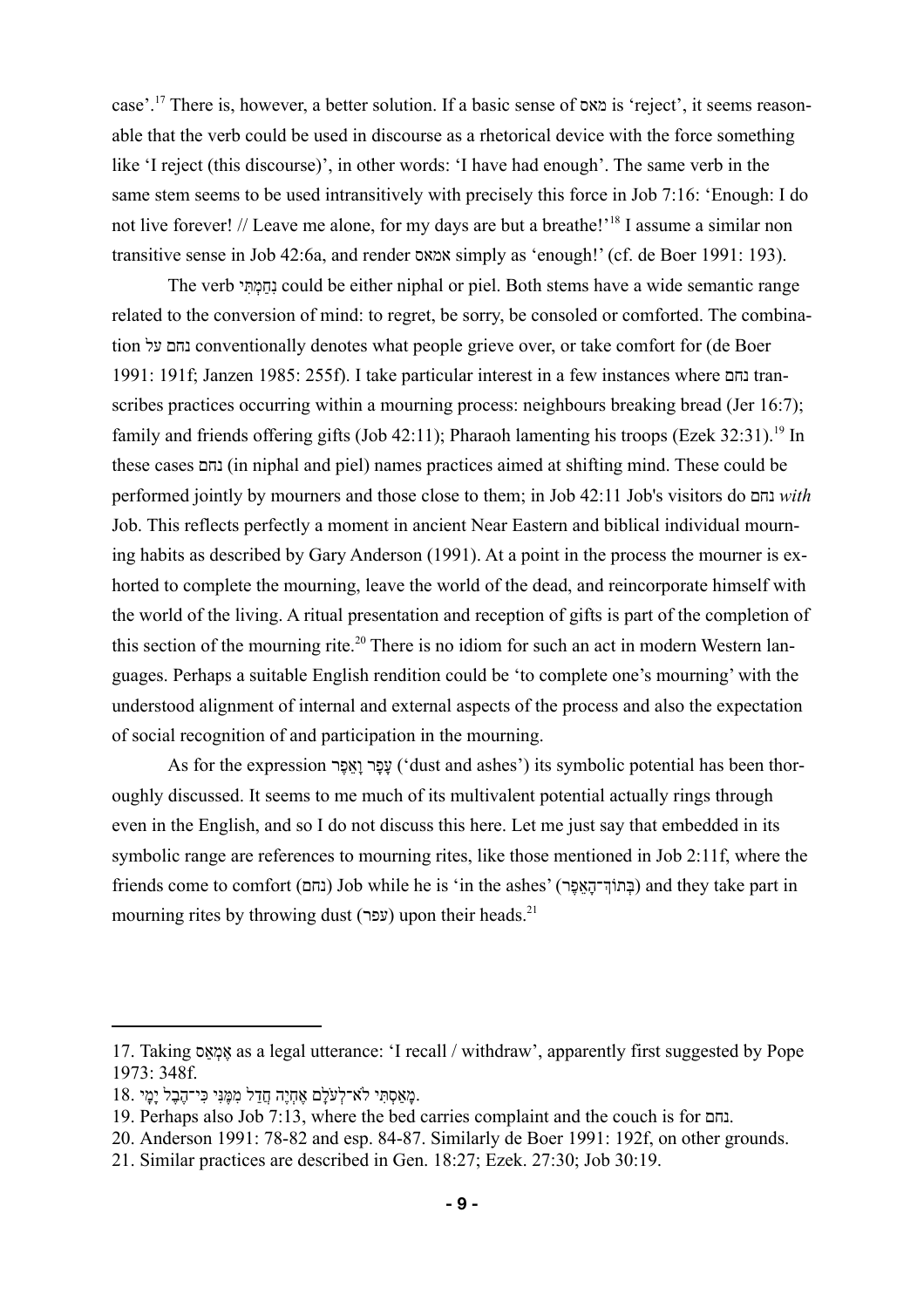## **d) Another English Rendition of Job 42:1-6**

The above arguments permit a reading where Job objects to God's display of overwhelming power by insisting on completing his rites of mourning – a mourning that God and Job's friends have so far declined to fully recognise.<sup>22</sup> God's display of power makes Job give up his hope to move the deity. But he does not forfeit the inclination that his experience requires a more thorough kind of נחם) reversal of mind) than God and Job's friends had been willing to concede. While there are many issues I did not discuss, I offer this English rendition to indicate implications of the points argued above. For the purpose of clarity the renditions that most deviate from conventional reading are emphasised.

1 Job answered the Lord and said: 2 *You* know you can do anything; nothing of your purpose would be impossible to you. 3 [You said] 'Who is that, darkening the council without knowledge?' *[That] I make assertions, but I do not understand; [that] the topic be too wondrous for me, and I do not understand even that.*  4 *[Like Elihu said:]* 'Listen now, let me speak,' *[For you yourself said:]* 'I will inquire from you, and you shall teach me.' 5 *[So:]* Hearsay I was hearing about you, and now I see you with my [own] eyes. 6 Therefore: *enough*! *But I still complete my mourning* over dust and ashes.

## **e) A Provocative Implication for the Book as a Totality**

There is no room to explore the wider implications of this reading here, but let me mention one aspect that lends credibility to the above reading.<sup>23</sup> If 42:6 says Job insists on completing his mourning with the expected social ratification, then the visit of relatives and friends in 42:11 makes sense. More surprisingly, even the gifts from YHWH narrated in 42:10.12-15 could be seen as subtle נחם gifts. And Job 42:7-9 could be seen as divine support for a ritual re-initiation of Job to his previous ritual role (cf. Job 1:5).

All this opens towards a reading that entails a new perception of the restitution of Job – the part of the book that most modern interpreters find philosophically disturbing. In this reading the restitution completes the mourning process and so confirms Job's consistent

<sup>22.</sup> נחם occurs as a *Leitmotif* in the book: Job 2:11; 7:13; 16:2; 21:34; 29:25; 42:6.11.

<sup>23.</sup> Also taking the epilogue as part of the book argument, cf. Clines 2011: 1240-42.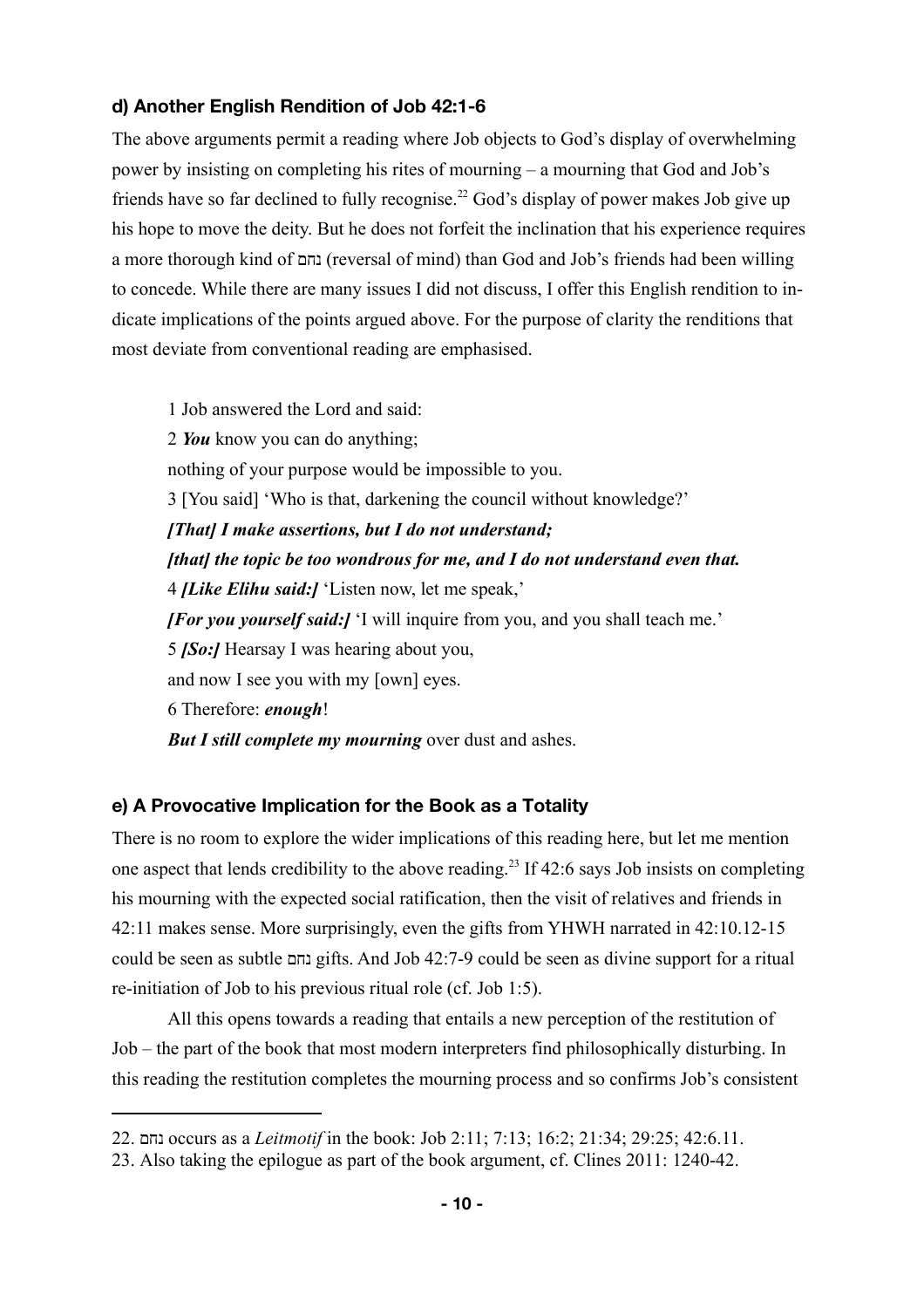solidarity with his own experience of loss. Job thus retains his integrity (Job 1:1 etc.) While YHWH gets the benefit of the power, Job gets his socially recognised נחם, and the score is even – at least until the next catastrophe strikes.

## *3. Canonical Formation: Job the Pious*

It seems clear that the aspect of the book that most fascinated modern biblical scholarship, was the portrayal of Job the rebel. His discourse offered them the opportunity to deal with deeply humane and existential matters in ways that were felt to be meaningful – and also to address what some of them saw as the suppressive power of religious tradition. And yet, as I shall demonstrate, in the key passage of Job 42:1-6 the overwhelming majority of academic readers describe Job on the defensive and submissive end of the available interpretive range. In so doing they side with ancient receptions of the pericope, from the Septuagint and the Vulgate through the *Qere* and the Targums. Why is this, and what does it say about traditional reading conventions in biblical scholarship?

## **a) Modern and Ancient Receptions**

A long line of prominent scholars made Job either explicitly repent in verse 6 (like the LXX and Vulgate), or they made him submit by withdrawing his legal case. It is no point to attempt a complete list here, but let me mention these works, all of which are significant and of high quality: Dhorme (1984: 646f); Fohrer (1963: 531f, 534-36); Gordis (1965: 304f); Weiser (1968: 254, 264f); Pope (1973: 347-49); Westermann (1977: 125); Gordis (1978: 493f, 573); Murphy (1981: 43f); de Wilde (1981: 396, 398-402); Habel (1985: 576, 582); Janzen (1985: 251, 254f); Zuckerman (1991: 25, 152); Perdue (1991: 232); Wolfers (1994: 373, 460-62); Strauß (2000: 336, 387); Fyall (2002: 179f); Wilson (2007: 476). Most of these also think that Job's speech in verse 3b is sincere, which renders him on the defensive also in that verse.

Conversely, the list of scholars attempting to find a rebellious Job in this passage is fairly short and also fairly recent. And to my mind, not even David Clines, a wonderfully recalcitrant scholar who champions this view, really succeeded to save Job's integrity. Clines clearly has the inclination to render Job as non-submissive. He takes the proponent to 'submit (legally)' rather than to repent in verse 6, thus avoiding a blunt submission. But he also lets Job admit in verse 3b that there may have been some substance to YHWHs previous speech. Also he lets Job 'accept consolation for my dust and ashes' in verse 6, which seems to me to admit that the deity had provided something valuable. And, of course, in verse 2a Clines (2011: 1204f) translates with the rest of the guild along the lines of the *Qere*.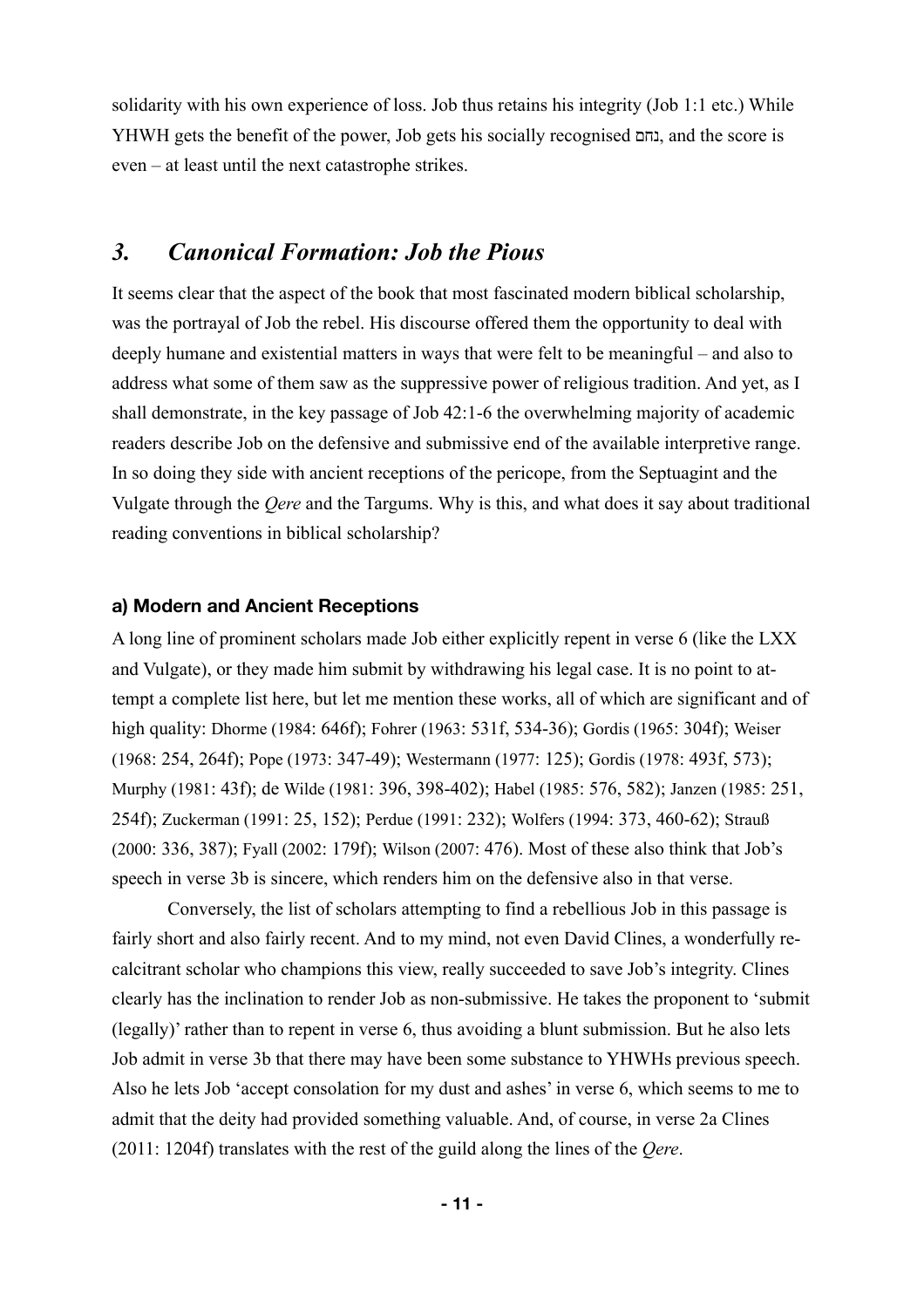Prior to Clines, only a few scholars attempted to read the pericope in the same direction. Among them were Patrick (1976); de Boer (1991, first presented in an address in 1977), Morrow (1986); Good (1990); Dailey (1993); van Wolde (1994); Newsom (1996); Krüger (2007a). Some of these portray Job as a 'soft' rebel, by letting him avoid to succumb completely or to making ambiguous propositions. To the extent that these scholars comment upon verse 3b, they all take it to be spoken sincerely in Job's voice, thus in practice offering a sort of confession. See for instance Good (1990: 340); van Wolde (1994: 231 *et passim*); Newsom (1996: 627f); Krüger (2007a: 226); Clines (2011: 1204f).

There clearly is a profile to modern critical reading at this point, and it goes contrary to the inclination of most of these scholars to focus Job's rebellion. And the single point that most effectively pushes these excellent scholars in the same direction is their choice to read or translate with *Qere* in Job 42:2. Once Job is heard to recognise (in a sincere voice) God's power in verse 2a, the textual space for his rebellion evaporates. Again, the list of scholars making this textual choice is impressive. (Dhorme 1984: 645; Fohrer 1963: 531; Gordis 1965: 304f; Weiser 1968: 254, 263f; Rowley 1970: 341; Pope 1973: 347; Westermann 1977: 124-28; Hesse 1978: 202f; Gordis 1978: 491; Murphy 1981: 43f; de Wilde 1981: 396; van Selms A. 1983: 207; Habel 1985: 575; Hartley 1988: 534f; Good 1990: 170f, 370-78; Perdue 1991: 232, 234; Alden 1993: 408; Wolfers 1994: 373; van der Lugt 1995: 407-09; Newsom 1996: 627; Strauß 2000: 336, 337f, 386; Fyall 2002: 37, 177f; Wilson 2007: 465f.) Clines (2011, 1204f) is again a good case in point: '*[Kethib]* makes no sense […] [*Qere*] is universally accepted as the preferable reading.' As argued above, this text critical choice is argumentatively weak. If academic reasoning is *not* what keeps the *Qere* reading in this loop, then what is it?

Already in Robert Gordis (1965: 219, 222-27) noted that the Job character that made it into traditional Jewish reception was the pious sufferer of the frame tale, not the passionate rebel of the dialogue. We now know the LXX has a very strong depiction of Job as righteous (Witte 2007: 48-50), and it avoids rendering Job's contest with God (Marcos 1994: 265). The Targums portray Job more as a saint than a rebel (Mangan 1991: 272), and so does the Testament of Job (Begg 1994: 437-39). The Mishnah and later rabbinic tradition see Job as a model of virtue (Weinberg 1994: 287f, 290). Also in early Christian reception Job became a model for the patient believer (Simonetti and Conti 2006: xv, 1f). In short, the piety of Job seems to be a constant feature across ancient reception (Vicchio 2006: 113, 131, 152, 190, 192f, 209f, et passim). A reflection of the perception of Job as a model believer is visible already in Ezek. 14:14-20 and Jas 5:11. It seems evident that the versions and *Qere* to Job 42:2 reflect a profile in traditional reception of the hero and the book. Indeed, this reading would seem necessary for anyone aiming to render Job as remaining (in the end) pious.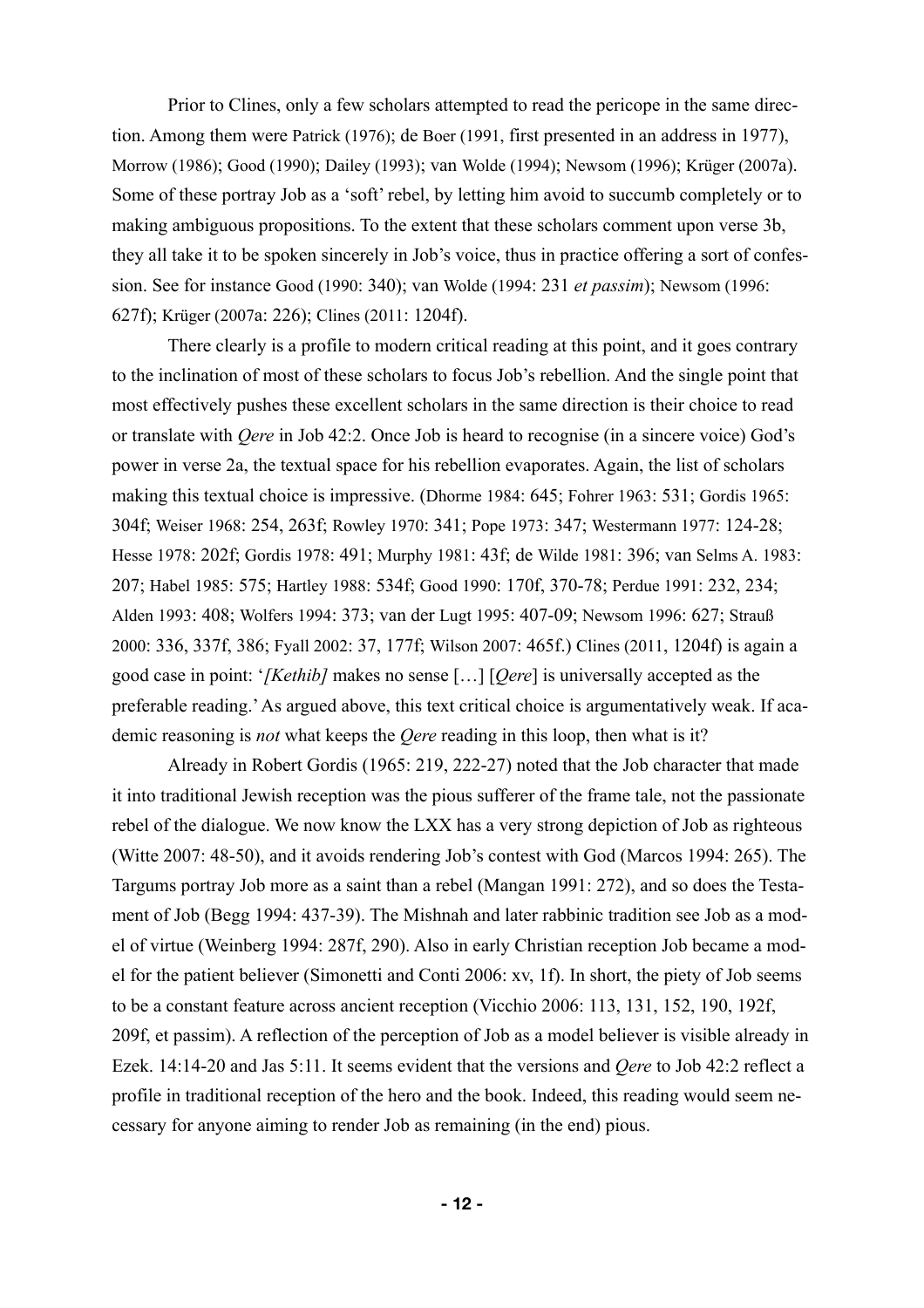So, we may conclude that ancient reception of the book 'tamed' Job in 42:2 in order to render him recognisable from the point of view of orthodox believers. And modern scholars in *their* reception do much the same. There is a genealogy of conventional reading to be explored here. Also, modern biblical scholarship needs to reflect seriously about this dynamic in the discipline and its implications.

## **b) The Presence of Past Reception**

Biblical scholarship was funded on a view of biblical theology formulated for instance by Johann Philip Gabler (1753–1826) in 1787.<sup>24</sup> The program was to free the reading of the bible from the teaching of the church by having exegesis limit itself to the historical sense of the scriptures. Biblical theology was intended to break off from its ecclesial context and stick simply to historical 'facts'. Contrary to Gablers's and other modernists' expectation, however, the past exerts more influence on current life than is visible on the surface. This seems to be strongly so in the case of the bible. For more than a millennium the Vulgate occupied central spaces in Western culture. Its renditions got moulded into texts, European languages, and common practices, some of which are still lingering. Beyond that, the Vulgate prolonged its presence by influencing vernacular bibles like the Wycliffe bible, the *Lutherbibel*, and the King James' Authorised Version. Publishers of bibles in the 21st century may claim these were 'translated anew directly from the source languages',<sup>25</sup> but anyone with experience in actual bible translation knows this is in fact more complicated. Most Protestant bibles connect historically either to the *Lutherbibel* or to King James' Authorised Version. Roman Catholic bibles connect to the Vulgate, and Orthodox bibles to some version of the LXX. Churches and national bible societies that produce modern bibles are hedging around the integrity of their respective tradition. For instance in the case of Job 42:1-6 this usually means that modern translations decide for a rendition informed by the LXX-Vulgate profile.<sup>26</sup> So, past reception of the bible is present not only in dusted manuscripts in monasteries and museums. They are represented also through current bible translations, by the institutions that produce these bibles, and – mostly unwittingly – by the public that rely on these institutions to keep providing bibles. Taken together, these habits, institutions, cultural products, markets,

<sup>24.</sup> In his inaugural lecture in Altdorf, *De iusto discrimine theologiae biblicae et dogmaticae regundisque recte utriusque finibus* (ET: On the correct distinction between biblical and dogmatic theology, and the right limits of each.)

<sup>25.</sup> A promotional slogan for the new Norwegian bible in 2011.

<sup>26.</sup> Thus the Norwegian 2011 translation, against the advice of the translation team.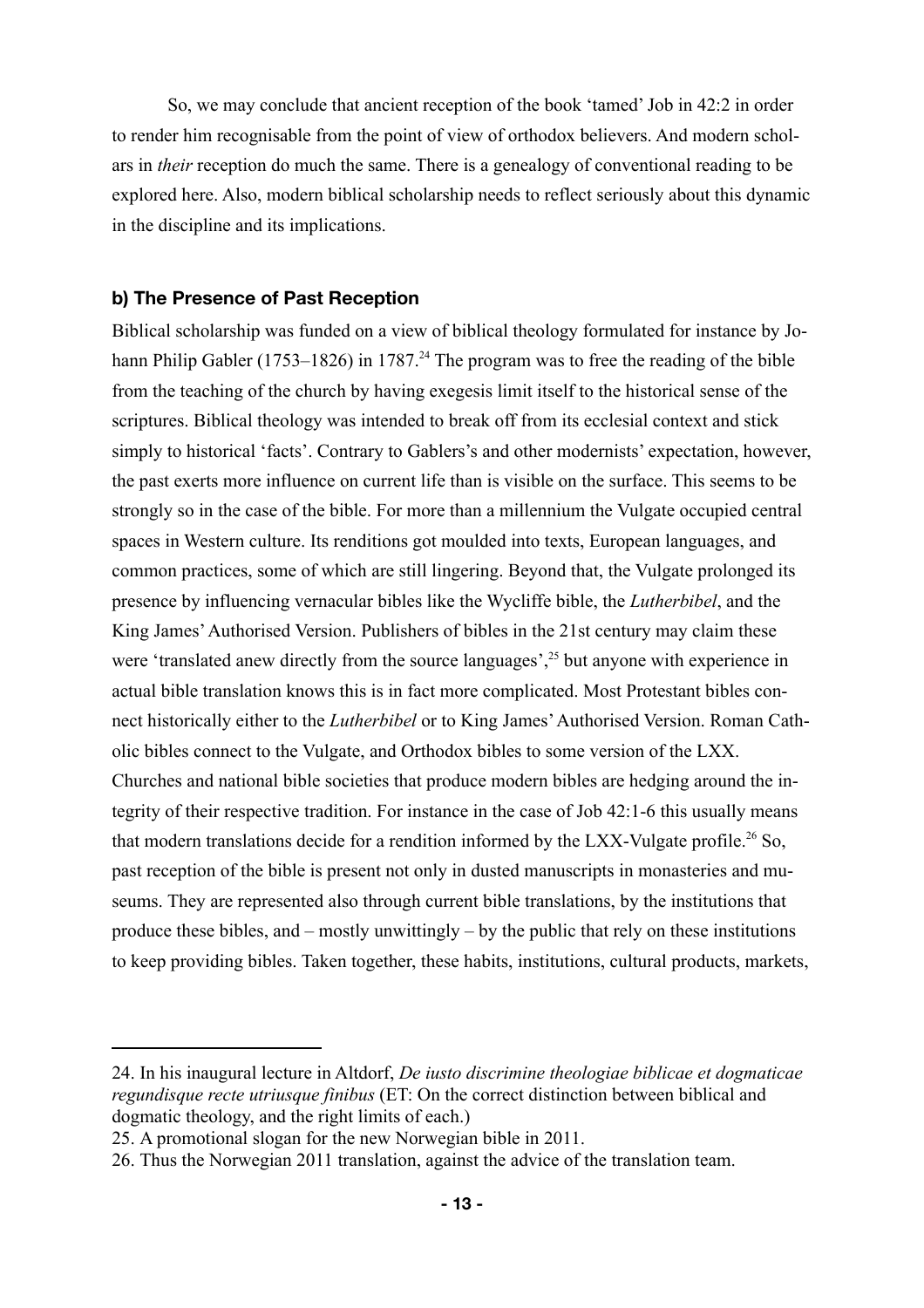etc. make up what I would call the material matrix that subtly represent past reception of the bible in the present.

A professor of Hebrew Bible / Old Testament studies analysing the book of Job makes contact with this matrix in many ways. First, given the complex philology of the book, the professor is likely to consult a number of current translations. Being 'modern' texts, these are perhaps liable to accumulate more argumentative force than the ancient versions, which they often nevertheless reflect. The matrix appears also in the professor's students, many of whom were recruited to theological studies through encounters with precisely these modern bibles. And through the market of education the professor and her institution is involved in a cultural economy that puts biblical studies on the university agenda because the bible is perceived to charter ideas, attitudes, and practices that are valuable in that economy.

Obviously, the impact of this presence of past reception of the bible is anything but direct and authoritarian. However, the fact that modern scholars so unanimously accept the standard view of Job 42:2 indicates that it could still exert influence. In fact, our deeper investigation of this one examples offers a view of the current intellectual blow to modernist and historicist ways of imagining biblical studies. The idea of pure intellectual perception hovering freely across all historical context, much in the fashion of Gabler, is simply no longer tenable. The discipline og biblical studies needs a different format, one that recognises the complex presence of past biblical reception as part of the condition as well as the rationale for the discipline.

## **c) Curators of Cultural Capital (Canons)**

A new format for biblical studies is a complex issue that cannot be discussed in full here: my aim is to start a reflection only. In all simplicity, I would suggest for biblical scholars to learn a lesson from cultural studies. It makes sense to see the presence of past reception of the bible in translations and receptions, reflections in literature, oral convention, popular practices, and so forth as taking part in what Pierre Bourdieu called cultural capital. Such capital comes in three forms. Its fundamental form is *the embodied state*: knowledge, skills, and attitudes acquired by an individual through a process of socialisation. The second form, *the objectified state*, occurs when capital of the first form is objectified 'in objects and media, such as writings, paintings, monuments, instruments, etc.' (Bourdieu 1986: 6, etc.). These objects can be appropriated materially (through the expenditure of economic capital) or symbolically (through embodied cultural capital). Third, there is *the institutionalised state* of cultural capital: when embodied capital is consigned through the acquisition of academic degrees, titles,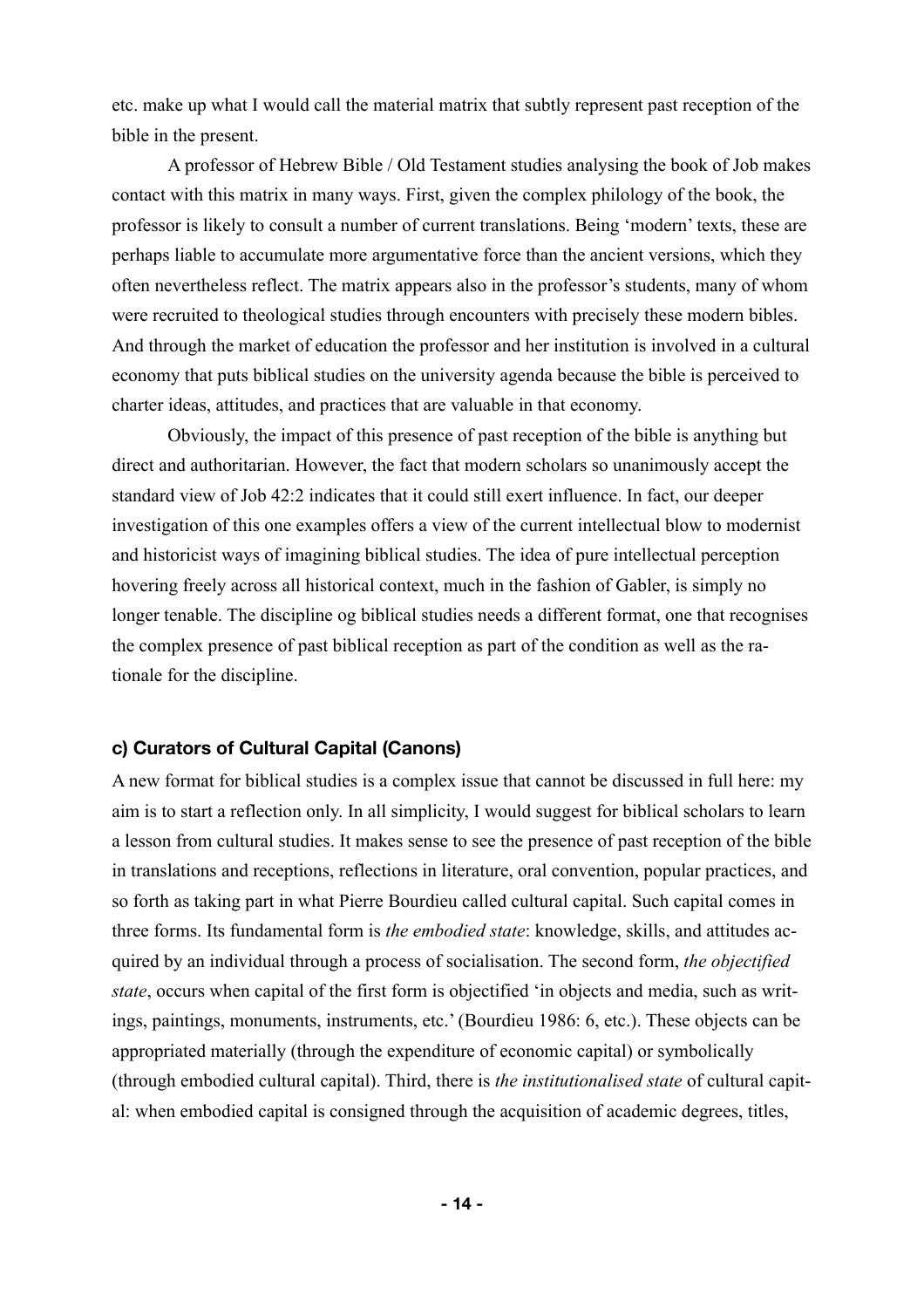and other certificates of embodied cultural competence. For reflecting on the bible, let us consider the objectified state of cultural capital.

When a version of the bible reaches the status of objectified cultural capital, like various English standard versions, it becomes a cipher for a large amount of collective cultural work and production over a long time. Such work includes aspects of individual acquisition of literacy, the formation of literary taste, sense of history, of social values, perceptions of humanhood, etc. Like other successful objectifications, the bible can be used to promote cultural formation (or, in the parlance of Bourdieu: *habitus*) to the next generation. In fact, Bour $dieu – perhaps surprisingly to many<sup>27</sup> – describes this dynamic of cultural validation in ways$ very similar to what literary theorists name canonization.<sup>28</sup>

The fact that the bible has reached such a status in many Western societies is doubtlessly one important reason why biblical studies are on the agenda in European universities. It is common knowledge in these societies that this particular cultural heritage has a long history, that its original texts were in non-Western languages, that its literary and rhetorical forms mirror cultural competences different from those in current Europe, that their historical references need to be verified, and so forth. So biblical scholarship is needed, despite the fact that the bible has been translated possibly more than any other book. The bible as cultural heritage needs to be presented to the public in a credible fashion. In this perspective biblical scholars fulfil a duty which is not very different from that of curators in historical or archaeological museums. These curators preserve and sometimes restore their objects, they decide suitable frames, excerpts, and sequences for these objects to be viewed by the public. The parallels to my textual archaeology above should be clear.

If we imagine biblical scholarship to take part in curating a social canon, within which is contained also a religious canon, interesting perspectives arise. First, it is evident that biblical literature does not loose its dimension of being cultural capital when it emigrates from the pulpit – or: in the case of Job, perhaps from the theatre – to the auditorium. For biblical scholars to neglect this aspect of their cultural — somewhat in the fashion of Gabler would mean to leave that dimension to interpreters who historically have often been less sensitive or less responsible with these dimensions of the text. Unlike in the time of Gabler, however, today it is possible to recognise reception of the bible widely outside of ecclesial and other expert religious circles. As is now recognised in much professional practice, this may give biblical studies a new perception of its location in cultural space.

<sup>27.</sup> Few indexes to Bourdieu's books mark 'canon' or 'canonicity'. The one in Bourdieu 1993 counts 15 occurrences, two of which are substantial (106-07; 243-44). 28. Guillory 1993: 325-40 informatively applies Bourdieu to a discussion of modern literary canon formation.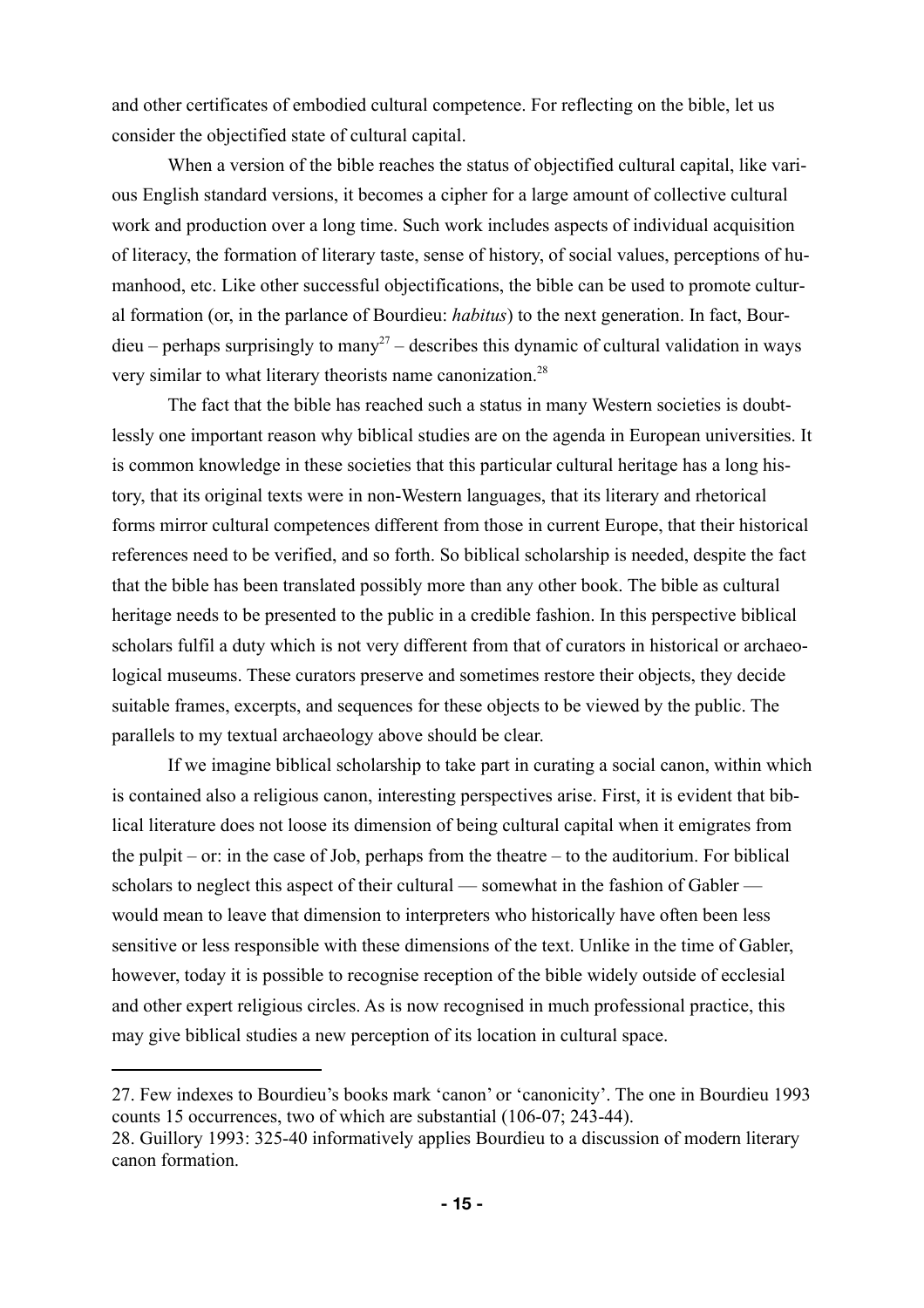Secondly, a cultural canon like the bible as perceived in culture is full of internal paradoxes and surrounded by social contestation. Responsibly curating this heritage therefore means taking part in the hermeneutical and political debate on how best to curate contested heritage in contemporary cultural institutions.<sup>29</sup> Obviously, for a professor in a public university of the 21st century it makes little sense to side with one or the other hegemonic reception (be it religiously or culturally charged). Instead, the ethics or reading seem to take on a new and more significant role of the discipline (see below).

Thirdly, in this new format a study of the bible as canon would *not* primarily attempt, in the style of Childs or others, to identify 'standard' Jewish or Christian interpretations of a given passage. Rather, canonical studies would have a strong empirical element, mapping what groups of readers actually do to a given text – not unlike the study I offered of reading profiles to Job 42:1-6. Such studies might be of limited value for critical exegesis of a given passage (below), but they could reveal a lot about genealogies of reading patters and so to the conditions for making sense of a given passage in a given community.

### **d) Critical Reading: Curating Job 42:1-6**

Finally, and all to briefly: biblical studies should also have room for critical reading in this new format. This where ethics of reading come into play in new ways. Let me exemplify by returning to our biblical passage.

First, however, and before turing to ethics or reading, a basic demand for any serious reading is that it respects the best knowledge currently available on linguistic, literary, rhetorical and other conventions coded into the biblical text. Hence, much of the classical historical philological repertoire of biblical studies remains relevant, and also linguistics, literary studies, etc. All this should be clear in the above discussion of Job 42:1-6.

More characteristically, a curator of this passage would have the responsibility to ask: what might be a useful or interesting rendition and presentation of the passage for the many readers and communities relating to it as cultural capital? In a complex case like Job 42:1-6, different answers might be needed for different 'exhibitions'. (I believe this applies to many classical texts: most of them strike me as immensely complicated universes of textual production, transmission, and reception.) So the curator keeps asking: what reading situation and what readers to serve? In the case of my work on the book of Job, my biography – i.a. as an auxiliary chaplain in a mental hospital back in the 1980's – has rendered me sensitive to the fact that this particular book may offers an emotional and intellectual space where individuals

<sup>29.</sup> A wonderful presentation in Naguib [forthcoming]. Cf. also Brosius and Polit 2011.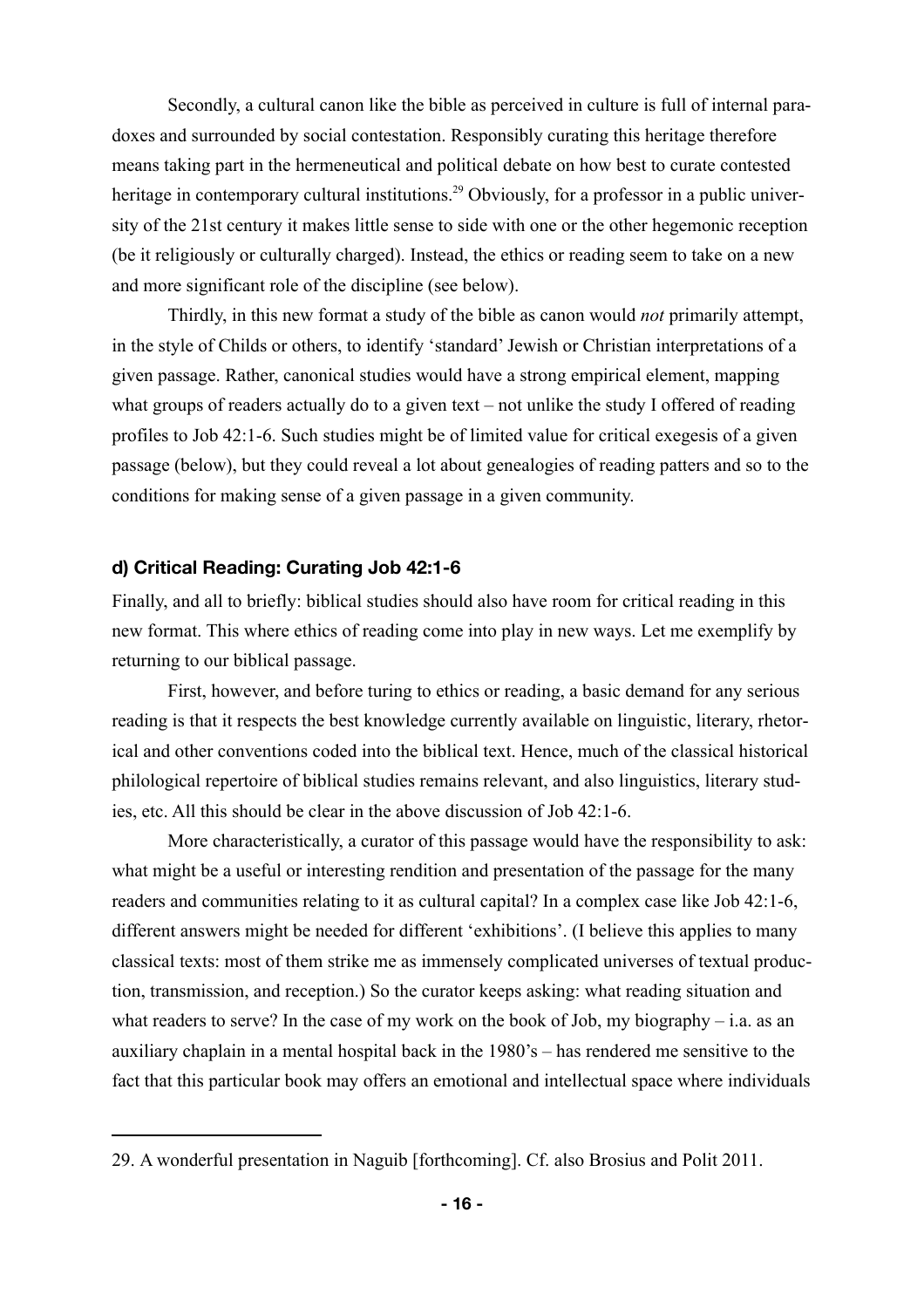may negotiate their struggle to make sense of their lives, often in the face of loss and severe suffering. My encounters, in different settings over many years, with interlocutors enduring such struggles tells me that rendering Job as defensive and submissive in Job 42:1-6 renders this passage to be less of a psychological, cultural, and philosophical resource than it could have been, in particular to vulnerable readers. I sympathise with these readers, and occasionally I could well see myself as one of them. The fact that scholars like Clines and van Wolde also seem to look for a non submissive Job in ch. 42, could perhaps be taken to indicate that this sensitivity is shared. Perhaps it reflects an emerging reading pattern, one that is suitable for present times while also being capable to offer a credible representation of the text.

Even if this were the case, it would of course not do away with all conventional reading of Job 42:1-6, nor would I like it to do so. The portrayal of Job as pious seems to have served a good many readers well for a very long time. It would be foolish to try to terminate that service. My move is not an attempt to destroy the traditional reading, it is a move to challenge its canonically generated hegemony, which so effectively seems to have prevented alternative reading. The that readers I aim for, do seem to need this help: they have no reading tradition to speak for them. They rely on a curator working in his 'laboratory' to restore and present the possibility that the book of Job renders a story of a poor man who kept insisting on the integrity of his suffering; a man who under the weight of life took the history of that suffering as his point of orientation, a basis for his quest for identity and authenticity. Therefore, I thought, it would be my responsibility, as yet another curator of this particular heritage, to provide just that reading option.

#### **Literature**

### [Bible, Hebrew]

2010 *Biblia Hebraica Stuttgartensia* (Portland, Or.: OakTree Software; based on Elliger and Rudolph's fifth edition, ed. Adrian Schenker, Stuttgart: Deutsche Bibelgesellschaft 1997; Groves-Wheeler Westminster Hebrew Morphology, v. 4.14, © 1991-2010 The J. Alan Groves Center for Advanced Biblical Research.)

## [Bible, Latin]

2002 *Vetus Latina: Bible versions of the Latin Fathers* (Turnhout: Brepols).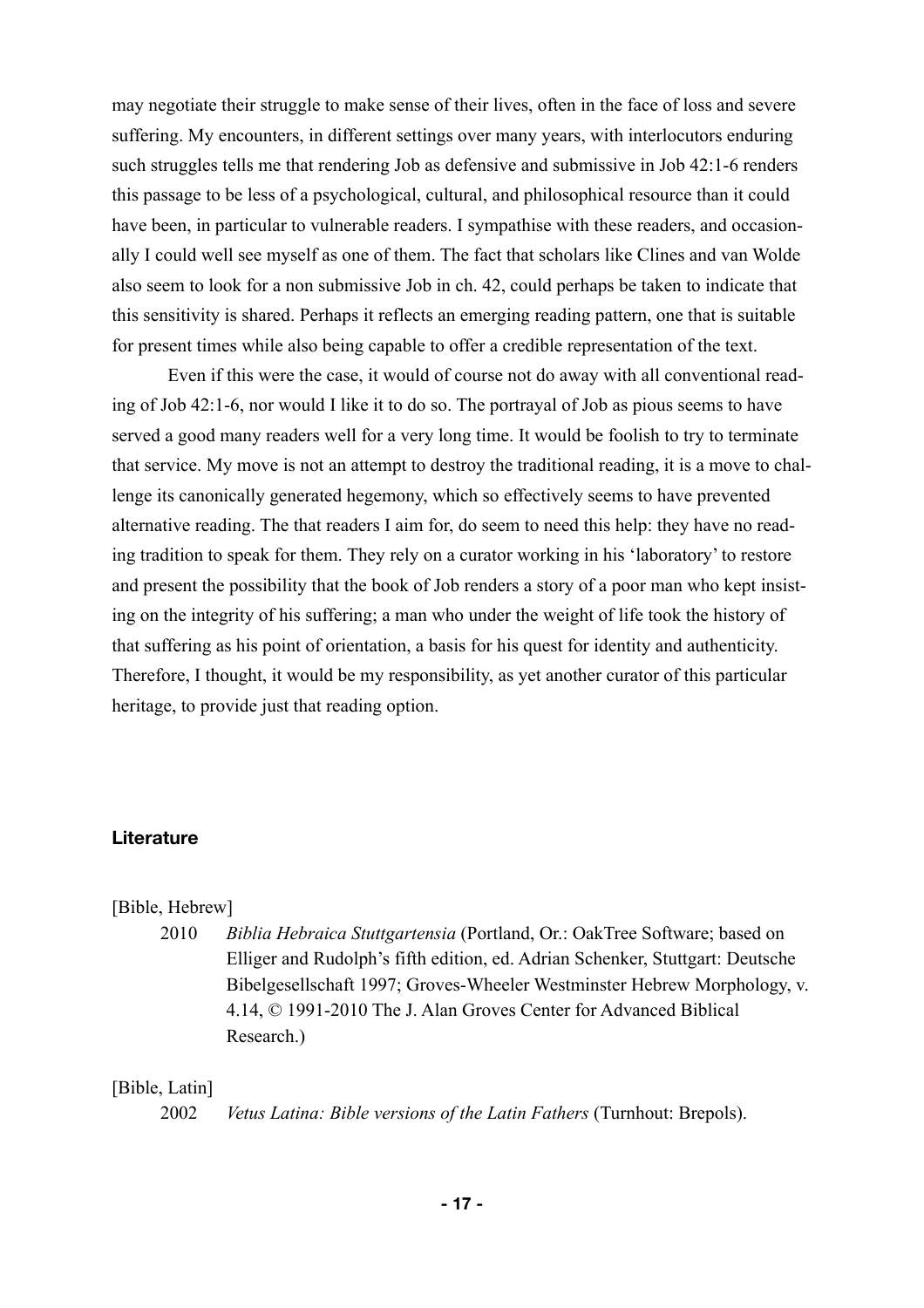## Abegg, Martin

2009 *Qumran Non-biblical Manuscripts* (Accordance software ver. 3.3. Portland, Or.: OakTree Software).

#### Abegg, Martin, James E. Bowley, Edward M. Cook, and Casey Toews

2009 *Dead Sea Scrolls Biblical Corpus (Canonical order)* (Accordance software 2.2. Portland, Or.: OakTree Software).

## Alden, Robert L.

1993 *Job* (The New American Commentary, 11; Nashville: Broadman & Holman).

### Anderson, Gary A.

1991 *A Time to Mourn, A Time to Dance: The Expression of Grief and Joy in Israelite Religion* (Philadelphia, Pa.: Pennsylvania State University Press).

### Begg, Christopher T.

1994 'Comparing Characters: The Book of Job and the *Testament of Job*', in Beuken 1994: 435-445.

#### Beuken, W. A. M. (ed.)

1994 *The Book of Job* (Bibliotheca Ephemeridum Theologicarum Lovaniensium, 114; Leuven: Peeters)

#### Boer, P. A. H., de

1991 'Does Job Retract? (Job xlii 6)' in *Selected Studies in Old Testament Exegesis*, eds. P. A. H. Boer, de, and C. van Duin (Oudtestamentische studiën, 27; Leiden: Brill): 179-195.

#### Bourdieu, Pierre

1993 *The Field of Cultural Production: Essays on Art and Literature* (Cambridge: Polity).

#### Brosius, Christiane, and Karin M. Polit (eds.)

2011 *Ritual, Heritage and Identity: The Politics of Culture and Performance in a Globalised World* (London: Routledge).

## Clines, David J. A.

2011 *Job 38-42* (Word Biblical Commentary, 18B; Nashville: Nelson).

#### Dailey, Thomas F.

1993 'And Yet He Repents - On Job 42,6', *Zeitschrift für die Alttestamentliche Wissenschaft* 105: 205-209.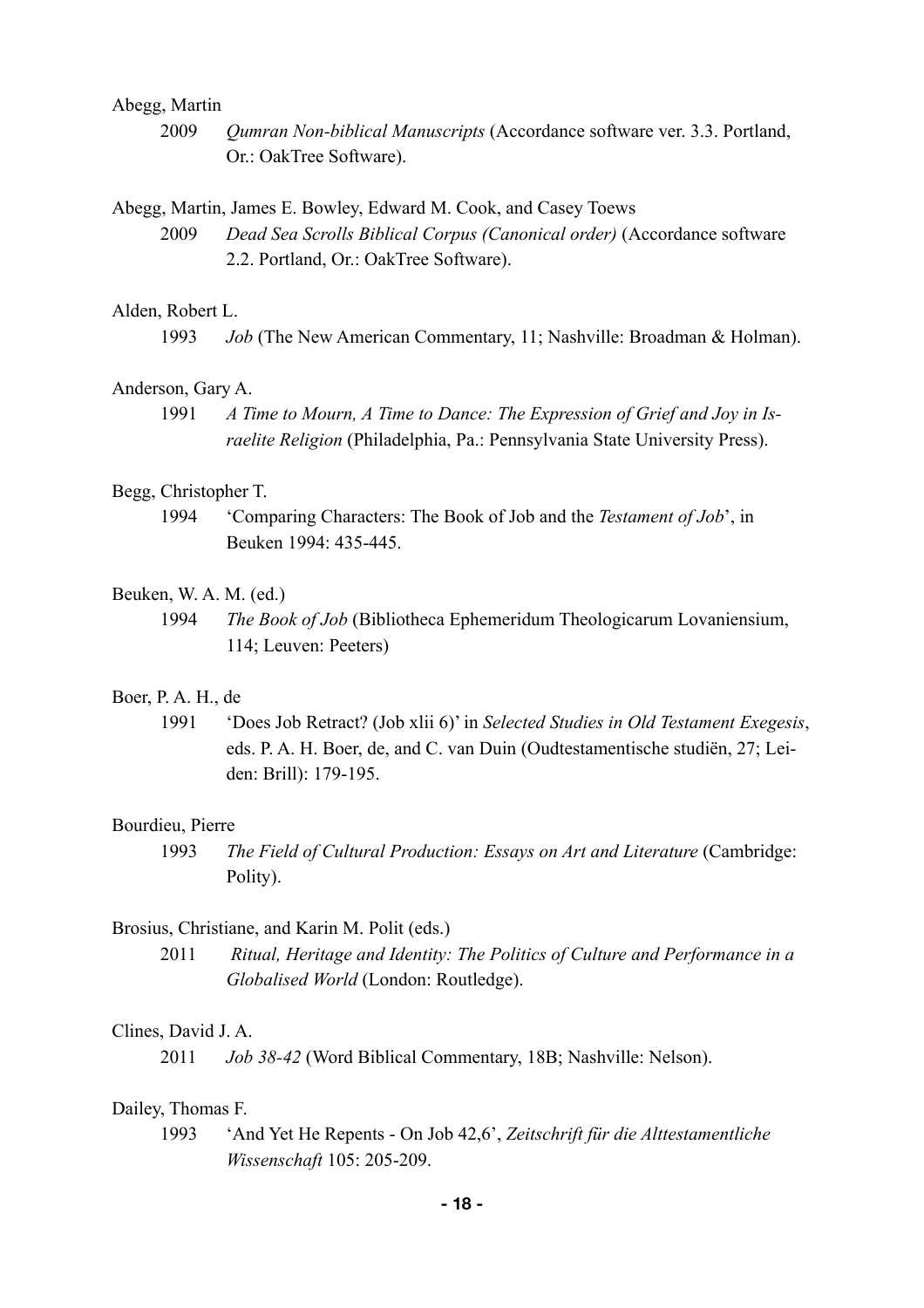## Dhorme, Édouard

1984 *A Commentary on the Book of Job* (Nashville: Thomas Nelson).

#### Fohrer, Georg

1963 *Das Buch Hiob* (Kommentar zum Alten Testament, 16; Gütersloh: Gütersloher Verlagshaus Gerd Mohn).

#### Fyall, Robert S.

2002 *Now My Eyes Have Seen You: Images of Creation and Evil in the Book of Job* (Downers Grove, Ill.: Inter-Varsity).

#### Gesenius, Wilhelm, and E. Kautzsch

1991 *Hebräische Grammatik* (Darmstadt: Wissenschaftliche Buchgesellschaft).

## Good, Edwin M.

1990 *In Turns of Tempest: A Reading of Job* (Stanford, Calif.: Stanford University Press).

#### Gordis, Robert

1965 *The Book of God and Man: A Study of Job* (Chicago, Ill.: Chicago University Press).

#### Gordis, Robert

1978 *The Book of Job: Commentary, New Translation and Special Studies* (Moreshet 2; New York: The Jewish Theological Seminary of America).

#### Guillory, John

1993 *Cultural Capital: The Problem of Literary Canon Formation* (Chicago, Ill.: University of Chicago Press).

#### Habel, Norman C.

1985 *The Book of Job* (Old Testament Library; Philadelphia, Penn.: Westminster).

### Hartley, John E.

1988 *The Book of Job* (New International Commentary on the Old Testament; Grand Rapids, Mich.: Eerdmans).

## Hesse, Franz

1978 *Hiob* (Zurcher Bibelkommentare, Altes Testament, 14; Zürich: Theologischer Verlag).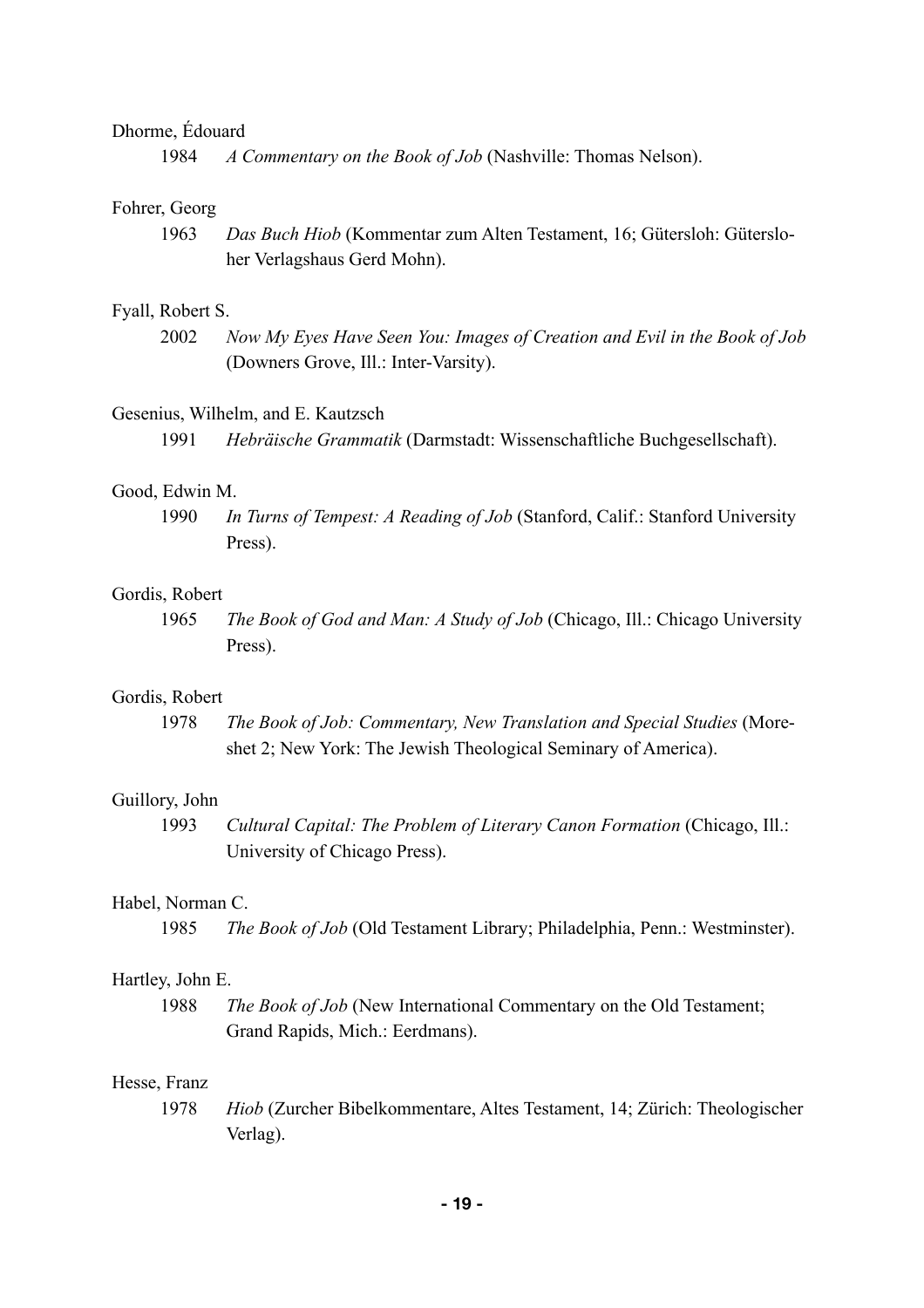### Janzen, J. Gerald

1985 *Job* (Interpretation. A Bible Commentary for Teaching and Preaching; Atlanta: John Knox).

#### Krüger, Thomas

2007a 'Did Job Repent?', in Krüger 2007b: 217-229.

## Krüger, Thomas, M. Oeming, K. Schmid, and C. Uehlinger (eds.)

2007b *Das Buch Hiob und seine Interpretationen: Beiträge zum Hiob-Symposium auf dem Monte Verità vom 14.–19. August 2005* (Abhandungen zur Theologie des Alten und Neuen Testaments, 88; Zürich: Theologischer Verlag).

#### Lugt, Pieter, van der

1995 *Rhetorical Criticism and the Poetry of the Book of Job* (Oudtestamentische Studiën, 32; Leiden: Brill).

#### Mangan, Céline

1991 *The Targum of Job* (The Aramaic Bible, The Targums, 15; Edinburgh: T&T Clark).

### Marcos, N. Fernández

1994 'The Septuagint Reading of the Book of Job', in Beuken 1994: 251-266.

## Morrow, William

1986 'Conosolation, Rejection, and Repentance in Job 42:6', *Journal of Biblical Literature* 105, 211-225.

#### Murphy, Roland E.

1981 *Wisdom Literature: Job, Proverbs, Ruth, Canticles, Ecclesiastes, and Esther* (Forms of the Old Testament Literature, 13; Grand Rapids, Mich.: Eerdmans).

## Naguib, Saphinaz-Amal

[forthcoming] 'The Articulation of Cultural Memory and Heritage in Plural Societies' in *The Formative Past and the Formation of the Future*, eds. Terje Stordalen, and Saphinaz-Amal Naguib.

#### Newsom, Carol A.

1996 'Job' in *The First Book of Maccabees. The Second Book of Maccabees. Introduction to Hebrew Poetry. The Book of Job. The Book of Psalms*, ed. Leander E. Keck (The New Interpreter's Bible: A Commentary in Twelve Volumes, 4; Nashville: Abingdon): 317-637.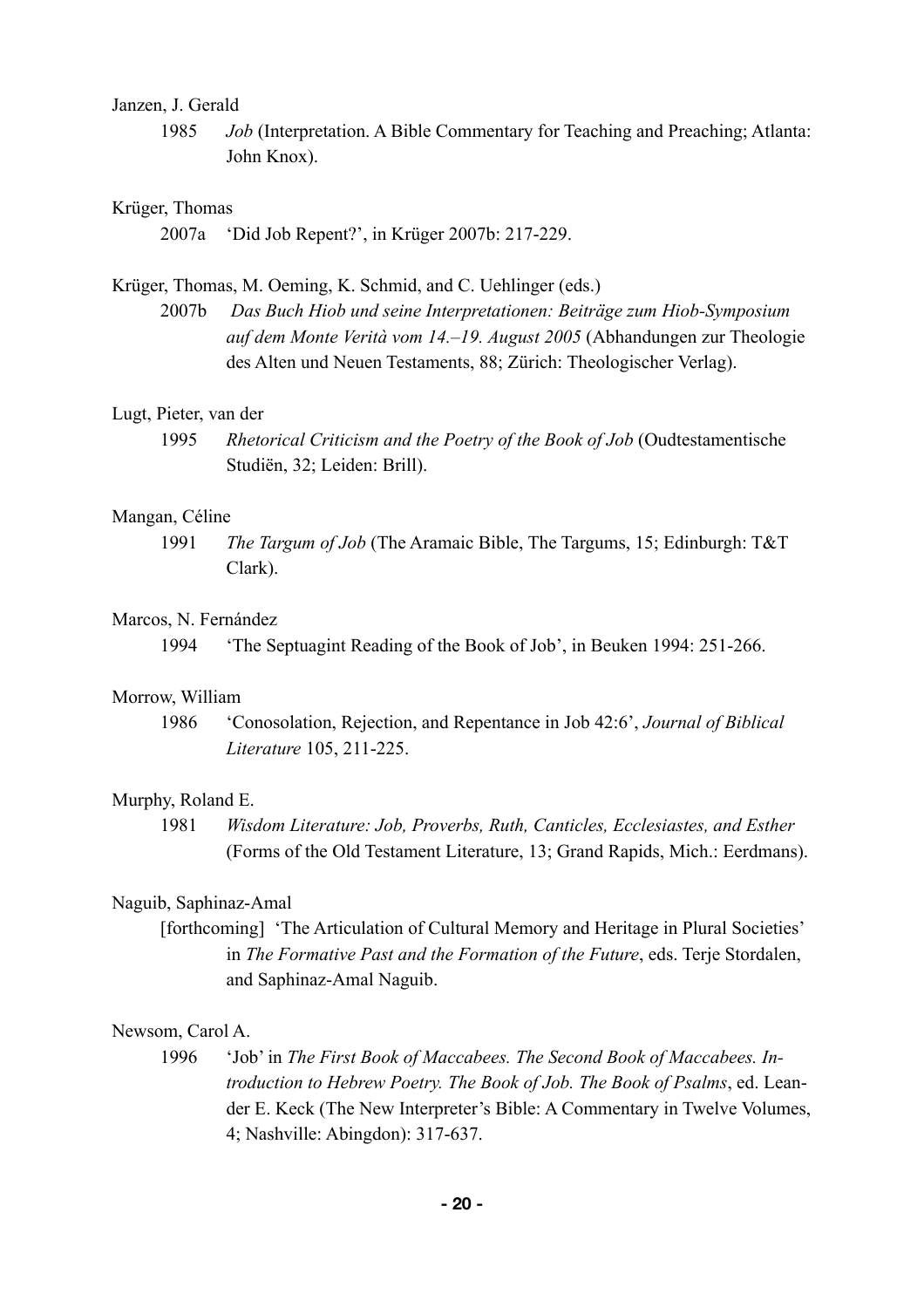#### Patrick, Dale

1976 'The Translation of Job XLII 6', *Vetus Testamentum* 26: 369-371.

### Perdue, Leo G.

1991 *Wisdom in Revolt: Metaphorical Theology in the Book of Job* (Journal for the Study of the Old Testament Supplement Series, 112; Sheffield: JSOT Press).

## Pope, Marvin H.

1973 *Job. Introduction, Translation, and Notes* (The Anchor Bible, 15; New York: Doubleday).

#### Rignell, Gösta

1982 *Job* (The Old Testament in Syriac, 2/1a; edited by R. B. ter Haar Romeny, and W. Th. van Peursen; Leiden: Bril).

## Rowley, H. H.

1970 *Job* (New Century Bible; Thomas Nelson & Sons).

### Sabatier, Petri

1749 *Bibliorum sacrorum latinæ versiones antiquæ* (Remis: Reginaldum Florentain).

## Selms A., van

1983 *Job deel II* (De prediking van het Oude Testament; Nijkerk: Callenbach).

## Simonetti, Manlio, and Marco Conti (eds.)

2006 *Job* (Ancient Christian Commentary on Scripture, Old Testament, 6; Downers Grove, Ill: InterVarsity).

#### Stec, David M.

1971 *The Text of the Targum of Job: An Introduction and Critical Edition* (Leiden: Brill).

#### Stordalen, Terje

2006 'Dialogue and Dialogism in the Book of Job', *Scandinavian Journal of the Old Testament* 20: 18-37.

#### Strauß, Hans

2000 *Hiob, 2. Teilband* (BKAT, 16/2; Neukirchen-Vluyn: Neukirchener Verlag).

#### Vicchio, Stephen J.

2006 *The Image of the Biblical Job: A History.* (Eugene, Or.: Wipf and Stock).

**- 21 -**